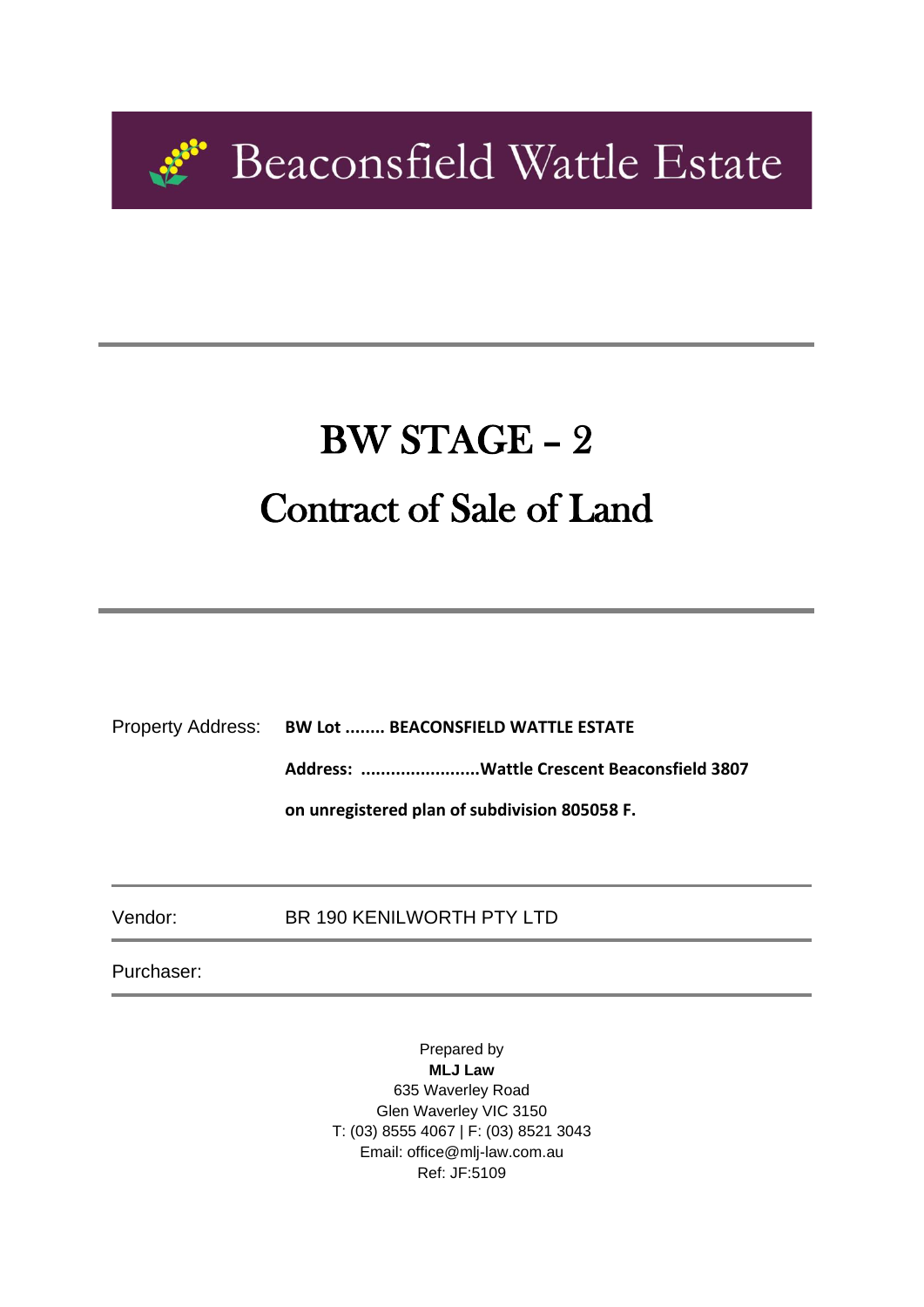### Due Diligence Checklist

For home and residential property buyers – Consumers Affairs Victoria

#### **Overview**

Before you buy a home or vacant residential land, you should be aware of a range of issues that may affect that property and impose restrictions or obligations on you, if you buy it. This checklist aims to help you identify whether any of these issues will affect you. The questions are a starting point only and you may need to seek professional advice to answer some of them.

All sellers or estate agents must make this checklist available to potential buyers of homes or residential property.

Sellers or estate agents must:

- ensure copies of the due diligence checklist are available to potential buyers at any open for inspection
- include a link to this webpage (consumer.vic.gov.au/due diligence checklist) or include a copy on any website maintained by the estate agent or the seller (if no estate agent is acting for the seller).

You can print additional copies of the Due diligence checklist (Word, 58KB).

This page contains additional links to organisations and web pages that can help you learn more.

#### **Urban living**

High density areas are attractive for their entertainment and service areas, but these activities create increased traffic as well as noise and odours from businesses and people. Familiarising yourself with the character of the area will give you a balanced understanding of what to expect.

For more information, visit the Commercial and industrial noise page on the Environment Protection Authority website and the Odour page on the Environment Protection Authority website.

#### **Buying into an owners corporation**

If the property is part of a subdivision with common property such as driveways or grounds, it may be subject to an owners corporation. You may be required to pay fees and follow rules that restrict what you can do on your property, such as a ban on pet ownership.

For more information, view our Owners corporations section and read the Statement of advice and information for prospective purchasers and lot owners (Word, 53KB).

#### **Growth areas**

You should investigate whether you will be required to pay a growth areas infrastructure contribution.

For more information, visit the Growth Areas Infrastructure Contribution page on the Department of Environment, Land, Water & Planning website.

To find out if a property is within the Melbourne Strategic Assessment area, which has special requirements for biodiversity conservation, use the Obligations in the Biodiversity Conservation Strategy Area tool on the Department of Environment, Land, Water and Planning - Native Vegetation Information Management website.

#### **Flood and fire risk**

Properties are sometimes subject to the risk of fire and flooding due to their location. You should properly investigate these risks and consider their implications for land management, buildings and insurance premiums.

For information about fire risk, visit:

- **Bushfire Management Overlay in planning** schemes - Department of Environment, Land, Water & Planning website
- Building in bushfire prone areas Department of Environment, Land, Water & Planning website.

For general information about flood risk, visit the Australian Flood Risk Information Portal on the Geoscience Australia website.

To find out who is responsible for floodplain management in your area, visit the Catchment management framework page on the Department of Environment, Land, Water & Planning website.

Catchment management authority websites:

- Melbourne Water website includes floodplain management for Port Phillip and Westernport regions
- Corangamite Catchment Management Authority website
- East Gippsland Catchment Management Authority website
- Glenelg Hopkins Catchment Management Authority website
- Goulburn Broken Catchment Management Authority website
- Mallee Catchment Management Authority website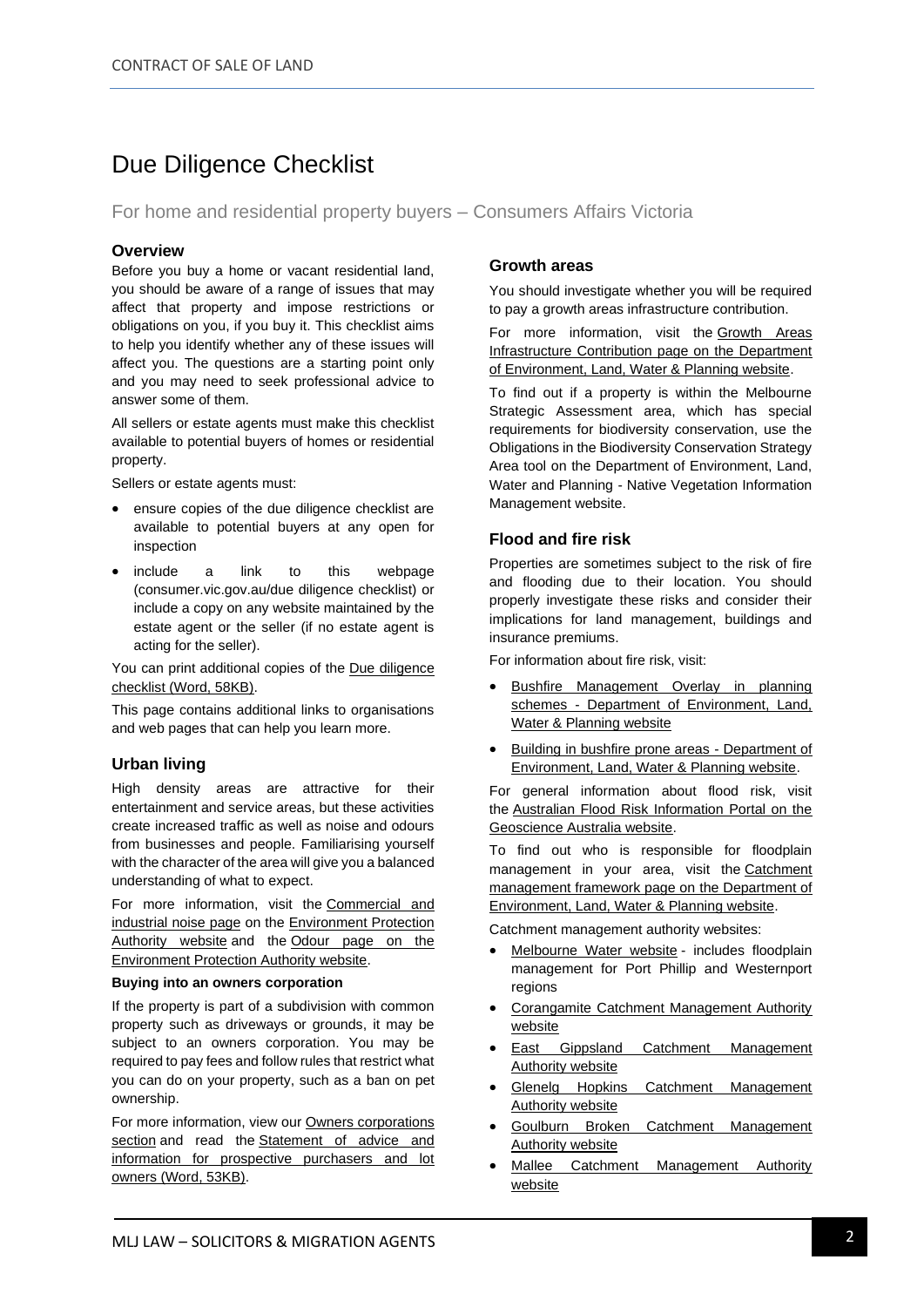- North Central Catchment Management Authority website
- North East Catchment Management Authority website
- West Gippsland Catchment Management Authority website
- Wimmera Catchment Management Authority website.

#### **Rural properties**

If you are looking at property in a rural zone, consider:

- Is the surrounding land use compatible with your lifestyle expectations? Farming can create noise or odour that may be at odds with your expectations of a rural lifestyle. For information about what impacts you should expect and how to manage them, visit the New landholders section on the Agriculture Victoria website.
- Are you considering removing native vegetation? There are regulations which affect your ability to remove native vegetation on private property. The limitations on clearing and processes for legal clearing are set out on the Native vegetation page on the Agriculture Victoria website.
- Do you understand your obligations to manage weeds and pest animals? Visit the New landholders section on the Agriculture Victoria website.
- Can you build new dwellings? Contact the local council for more information.
- Does the property adjoin crown land, have a water frontage, contain a disused government road, or are there any crown licences associated with the land? For more information, visit the Forestry & land use page on the Department of Environment, Land, Water & Planning website.

#### **Earth resource activity, such as mining**

You may wish to find out more about exploration, mining and quarrying activity on or near the property and consider the issue of petroleum, geothermal and greenhouse gas sequestration permits, leases and licences, extractive industry authorisations and mineral licences.

For more information, visit the:

- GeoVic page on the Department of Economic Development, Jobs, Transport and Resources website
- Information for community and landholders page on the Department of Economic Development, Jobs, Transport and Resources website.

#### **Soil and groundwater contamination**

You should consider whether past activities, including the use of adjacent land, may have caused contamination at the site and whether this may prevent you from doing certain things to or on the land in the future.

For information on sites that have been audited for contamination, visit the Contaminated site management page on the Environment Protection Authority website.

For guidance on how to identify if land is potentially contaminated, see the Potentially Contaminated Land General Practice Note June 2005 on the Planning Practice Notes page on the Department of Environment, Land, Water & Planning website.

#### **Land boundaries**

You should compare the measurements shown on the title document with actual fences and buildings on the property, to make sure the boundaries match. If you have concerns about this, you can speak to your lawyer or conveyancer, or commission a site survey to establish property boundaries.

For more information, visit the Property and land titles page on the Department of Environment, Land, Water & Planning website.

#### **Planning controls affecting how the property is used, or the buildings on it**

All land is subject to a planning scheme, run by the local council. How the property is zoned and any overlays that may apply, will determine how the land can be used. This may restrict such things as whether you can build on vacant land or how you can alter or develop the land and its buildings over time.

The local council can give you advice about the planning scheme, as well as details of any other restrictions that may apply, such as design guidelines or bushfire safety design. There may also be restrictions - known as encumbrances - on the property's title, which prevent you from developing the property. You can find out about encumbrances by looking at the section 32 statement.

#### **Proposed or granted planning permits**

The local council can advise you if there are any proposed or issued planning permits for any properties close by. Significant developments in your area may change the local 'character' (predominant style of the area) and may increase noise or traffic near the property.

The local council can give you advice about planning schemes, as well as details of proposed or current planning permits. For more information, visit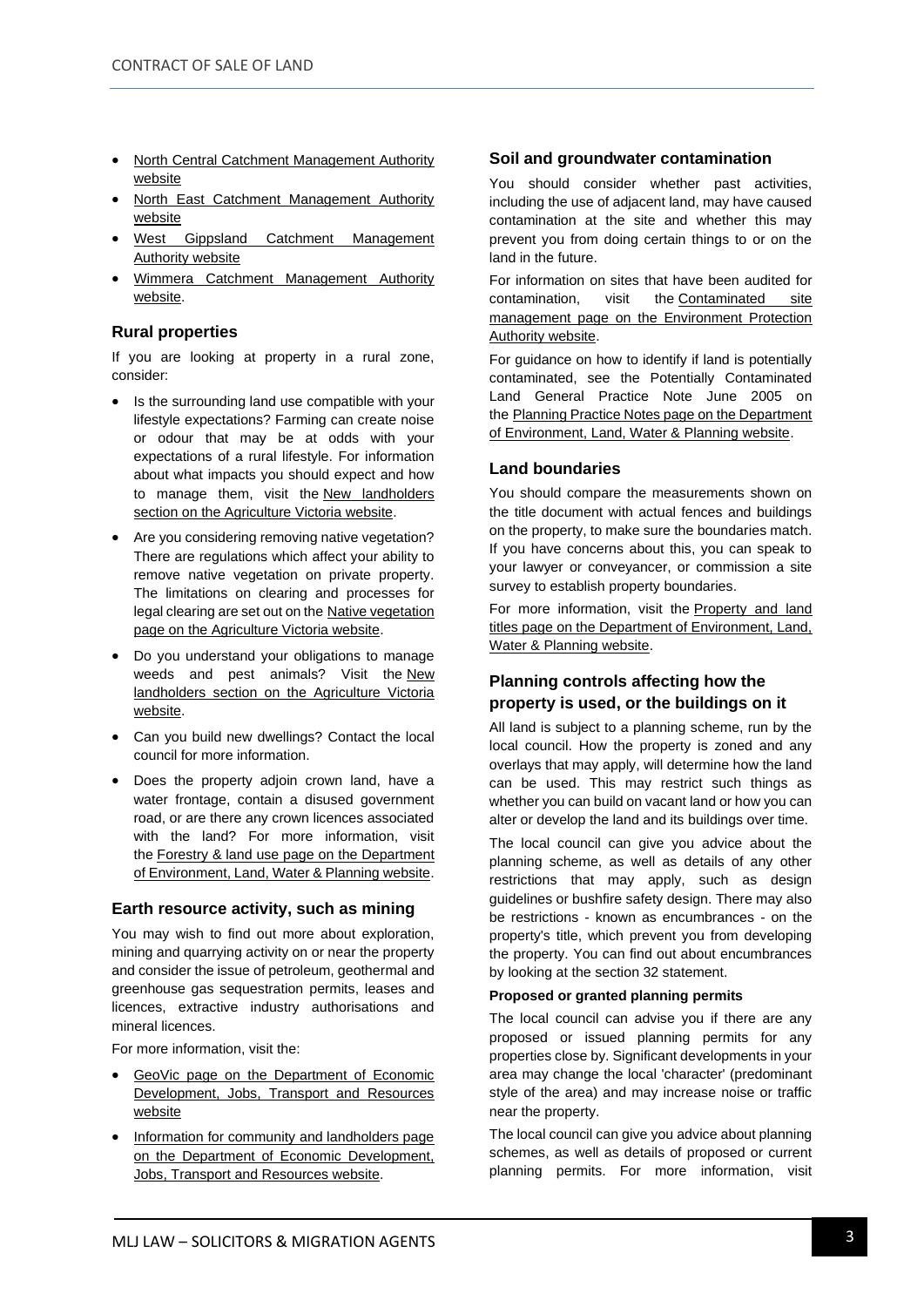the Planning Schemes Online section on the Department of Environment, Land, Water & Planning website.

A cultural heritage management plan or cultural heritage permit may be required prior to works being undertaken on the property. For help to determine whether a cultural heritage management plan is required for a proposed activity, visit the Planning and development of land page on the Aboriginal Victoria website.

#### **Safety**

Building laws are in place to ensure building safety. Professional building inspections can help you assess the property for electrical safety, possible illegal building work, adequate pool or spa fencing and the presence of asbestos, termites or other potential hazards.

For more information, visit the Consumers section on the Victorian Building Authority website and the Energy Safe Victoria website.

#### **Building permits**

There are laws and regulations about how buildings and retaining walls are constructed, which you may wish to investigate to ensure any completed or proposed building work is approved. The local council may be able to give you information about any building permits issued for recent building works done to the property, and what you must do to plan new work. You can also commission a private building surveyor's assessment.

For more information about building regulation, visit our **Building and renovating section**.

#### **Aboriginal cultural heritage and building plans**

For help to determine whether a cultural heritage management plan is required for a proposed activity, visit the Planning and development of land page on the Aboriginal Victoria website.

#### **Insurance cover for recent building or renovation works**

Ask the vendor if there is any owner-builder insurance or builder's warranty to cover defects in the work done to the property.

You can find out more about insurance coverage on the Owner builders page on the Victorian Building Authority website and Domestic building insurance page on the Victorian Building Authority website.

#### **Connections for water, sewerage, electricity, gas, telephone and internet**

Unconnected services may not be available, or may incur a fee to connect. You may also need to choose from a range of suppliers for these services. This may be particularly important in rural areas where some services are not available.

For help choosing an energy retailer, visit the Victorian Energy Compare website.

For more information, visit the Choosing a retailer page on the Your Choice website.

For information on possible impacts of easements, visit the Caveats, covenants and easements page on the Department of Environment, Land, Water and Planning website.

For information on the National Broadband Network (NBN) visit the NBN Co website.

#### **Buyers' rights**

The contract of sale and section 32 statement contain important information about the property, so you should request to see these and read them thoroughly. Many people engage a lawyer or conveyancer to help them understand the contracts and ensure the sale goes through correctly. If you intend to hire a professional, you should consider speaking to them before you commit to the sale. There are also important rules about the way private sales and auctions are conducted. These may include a cooling-off period and specific rights associated with 'off the plan' sales. The important thing to remember is that, as the buyer, you have rights.

For more information, view our **Buying property** section.

#### **Professional associations and bodies that may be helpful:**

- Australian Institute of Architects website
- Association of Consulting Surveyors Victoria website
- Australian Institute of Conveyancers (Victorian Division) website
- **Institute of Surveyors Victoria website**
- **Law Institute of Victoria website**
- Real Estate Institute of Victoria website
- Strata Community Australia (Victoria) website.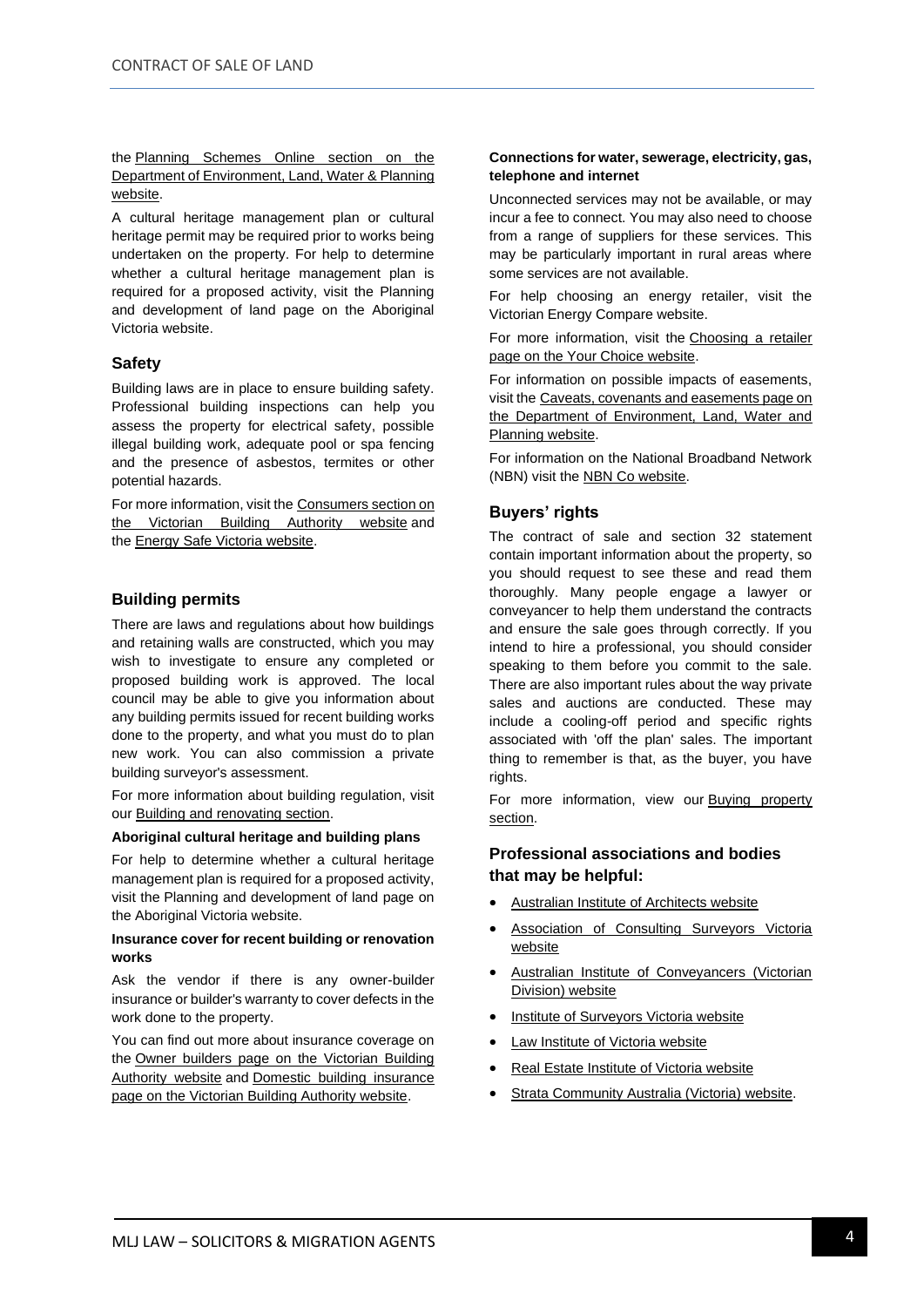### Contract of Sale of Land

#### **Vendor:** BR 190 KENILWORTH PTY LTD

### **Property Address: BW Lot ......., Stage 2 BEACONSFIELD WATTLE ESTATE Address: ..............Wattle Crescent Beaconsfield 3807 on unregistered plan of subdivision 805058 F.**

The vendor agrees to sell and the purchaser agrees to buy the property, being the land and the goods, for the price on the terms set out in this contract.

The terms of this contract are contained in the–

- Particulars of sale; and
- Special conditions, if any; and
- General conditions-
- in that order of priority.

#### **IMPORTANT NOTICE OF PURCHASER**

#### **Cooling-off period** Section 31 **Sale of Land Act 1962**

You may end this contract within 3 clear business days of the day that you sign the contract if none of the exceptions listed below applies to you.

You must either give the vendor or the vendor's agent **written** notice that you are ending the contract or leave the notice at the address of the vendor or the vendor's agent to end this contract within this time in accordance with this cooling-off provision.

You are entitled to a refund of all money you paid EXCEPT for \$100 or 0.2% of the purchase price (whichever is more) if you end the contract in this way.

#### **EXCEPTIONS:**

The 3-day cooling-off period does not apply if:

- you bought the property at or within 3 clear business days **before or after** a publicly advertised auction; or
- the property is used mainly for industrial or commercial purposes; or
- the property is more than 20 hectares in size and is used primarily for farming; or
- you and the vendor previously signed a similar contract for the sale of the same land in substantially the same terms; or
- you are an estate agent or a corporate body.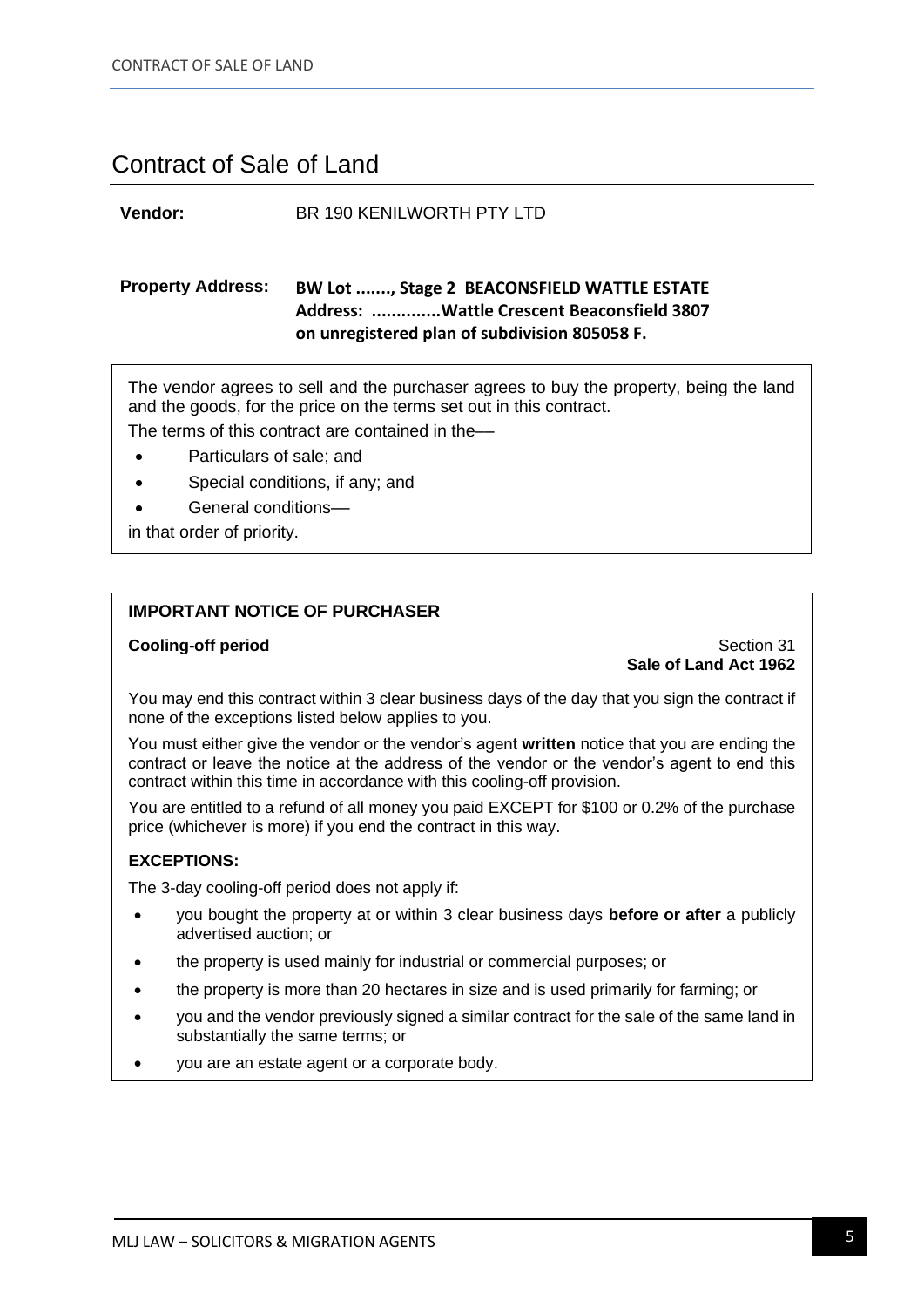### Signing of this Contract

#### **WARNING: THIS IS A LEGALLY BINDING AGREEMENT. YOU SHOULD READ THIS CONTRACT BEFORE SIGNING IT.**

Purchasers should ensure that, prior to signing this contract, they have received:

- a copy of the section 32 statement required to be given by the vendor under section 32 of the **Sale of Land Act 1962** in accordance with Division 2 of Part II of that Act; and
- a copy of the full terms of this contract.

The authority of a person signing––

- under power of attorney; or
- as director of a corporation; or
- as an agent authorised in writing by one of the parties

must be noted beneath the signature.

Any person whose signature is secured by an estate agent acknowledges being given by the agent at the time of signing a copy of this contract.

#### **SIGNED BY THE PURCHASER**

| х                                                                                                            | X |                          | on.       |  | / 2022 |
|--------------------------------------------------------------------------------------------------------------|---|--------------------------|-----------|--|--------|
| Print name of person signing:                                                                                |   |                          |           |  |        |
| State nature of authority if applicable (e.g. 'director', 'attorney under power of attorney')                |   |                          |           |  |        |
| This offer will lapse unless accepted within [<br>I clear business days (3 business days if none specified). |   |                          |           |  |        |
| <b>SIGNED BY THE VENDOR</b>                                                                                  |   |                          |           |  |        |
| x                                                                                                            | X |                          | <b>on</b> |  | / 2022 |
| <b>Bannirchelvam Arumugam</b>                                                                                |   | <b>Gurjit Singh Riar</b> |           |  |        |

**Print name of person signing: Directors of BR 190 KENILWORTH PTY LTD** 

*State nature of authority if applicable (e.g. 'director', 'attorney under power of attorney')* 

The **DAY OF SALE** is the date by which both parties have signed this contract.

#### **FORM 1**

#### **NOTICE TO PURCHASERS OF PROPERTY 'OFF-THE-PLAN'**

#### **Off-the-plan sales – Section 9AA(1A) of the Sale of Land 1962**

You may negotiate with the vendor about the amount of the deposit moneys payable under the contract of sale, up to 10 per cent of the purchase price.

A substantial period of time may elapse between the day on which you sign the contract of sale and the day on which you become the registered proprietor of the lot.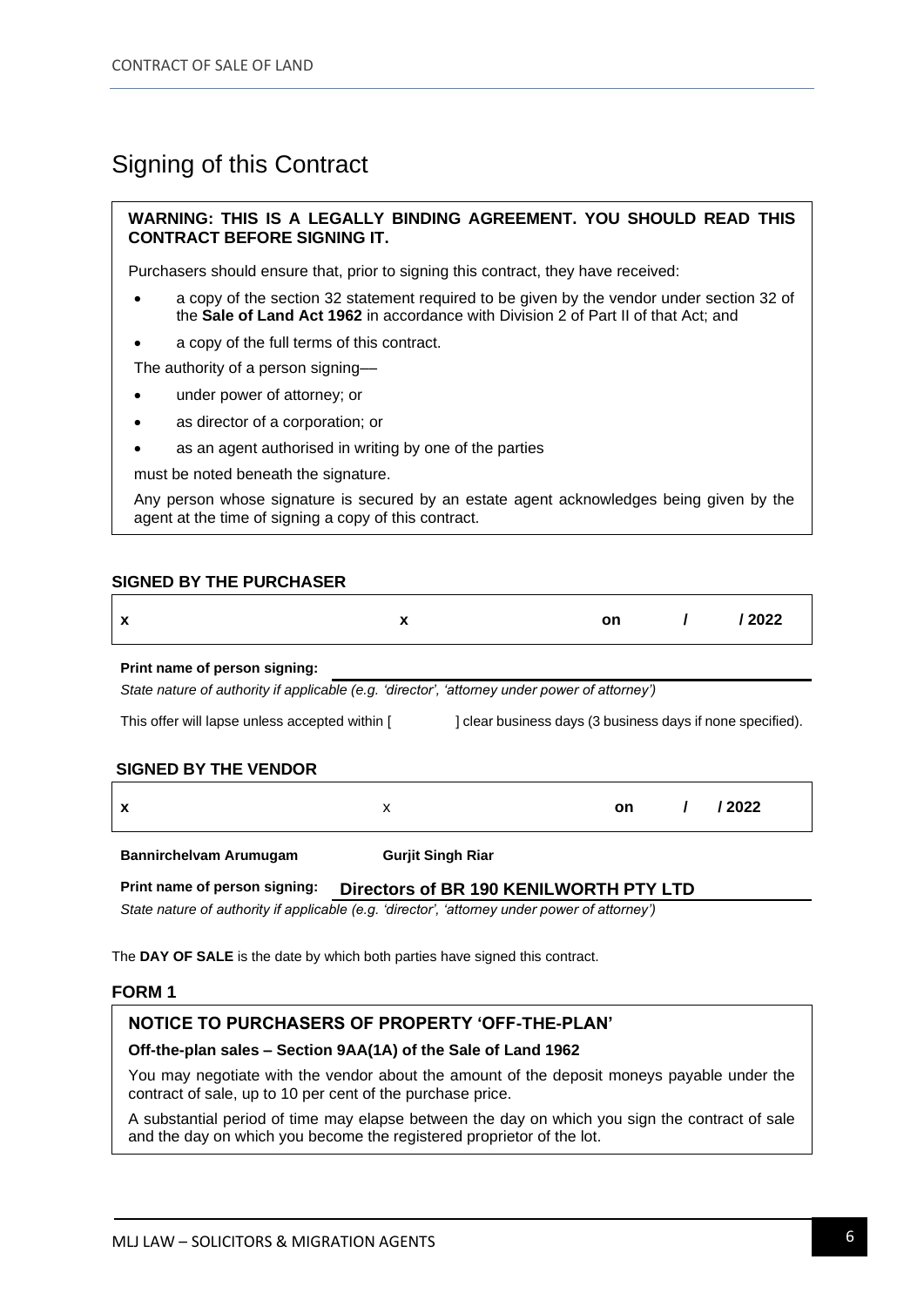The value of the lot may change between the day on which you sign the contract of that lot and the day on which you become the registered proprietor.

### Particulars of Sale

#### **VENDOR'S ESTATE AGENT**

| Name:      |      |  |
|------------|------|--|
| Address:   |      |  |
| Telephone: | Fax: |  |
| Email:     | Ref: |  |

#### **VENDOR**

| Name:    | BR 190 KENILWORTH PTY LTD                         |
|----------|---------------------------------------------------|
| Address: | 28 Mount Pleasant Drive, Mount Waverley, VIC 3149 |
| ACN/ABN: | 613 380 537                                       |

#### **VENDOR'S LEGAL PRACTITIONER OR CONVEYANCER**

| Name:      | MLJ Law (Ref: JF:5109)                                                           |
|------------|----------------------------------------------------------------------------------|
| Address:   | Suite 5, 6-8 Hamilton Place, Mount Waverley VIC 3149                             |
| Telephone: | 03 8555 4067                                                                     |
| Email:     | Jose Fernandez <if@mlj-law.com.au><br/>nirali@mlj-law.com.au</if@mlj-law.com.au> |

#### **PURCHASER**

| Name:    |        |  |
|----------|--------|--|
| Address: |        |  |
| Phone:   | Email: |  |
| Name:    |        |  |
| Address: |        |  |
| Phone:   | Email: |  |

#### **PURCHASER'S LEGAL PRACTITIONER OR CONVEYANCER**

| Name:      |      |  |
|------------|------|--|
| Address:   |      |  |
| Telephone: | Fax: |  |
| Email:     | Ref: |  |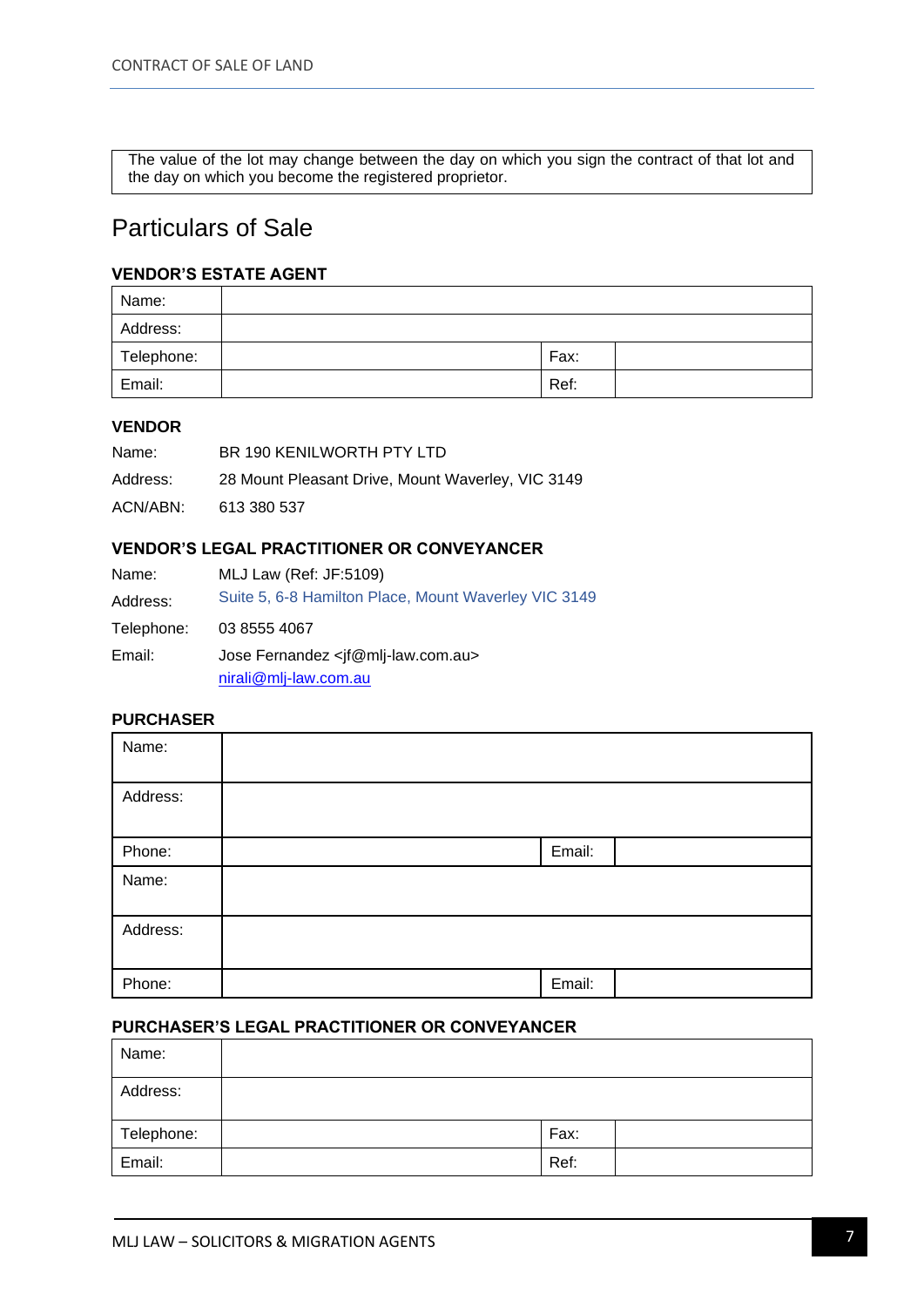#### **LAND (GENERAL CONDITION 3 AND 9)**

☒ The land is described in the table below––

**BW Lot ........, Stage 2 BEACONSFIELD WATTLE ESTATE Address: .............. .Wattle Crescent, Beaconsfield 3807 on unregistered plan of subdivision 805058 F** *being part of the land described in Parent Title: Volume: 10739 Folio: 702.*

#### **GOODS SOLD WITH THE LAND (GENERAL CONDITION 2.3(f))**

Goods sold with land are: The property is vacant land.

#### **PAYMENT (GENERAL CONDITION 11)**

Price: \$ Deposit: \$ by  $/ 2021$  (of which  $\frac{1}{2}$  has been paid) Balance \$ payable at settlement

#### **GST (GENERAL CONDITION 13)**

The price includes GST (if any) unless the words '**plus GST**' appears in this box:

If this is a sale of a 'Farming Business' or 'Going Concern' then add the words '**Farming Business**' or '**Going Concern**' in this box:

If the Margin Scheme will be used to calculate GST then add the words '**Margin Scheme**' in this box:

Margin Scheme

#### **SETTLEMENT (GENERAL CONDITION 10)**

The land is a lot on an unregistered Plan of Subdivision, in which case Settlement is due on the later of:

 $\boxtimes$  14 days after the Vendor gives notice in writing to the Purchaser of registration of the Plan of Subdivision.

The plan of subdivision must be registered within 18 months, (24) months if no other period is stated] of the day of sale (the sunset date) otherwise general condition 9(a) shall apply.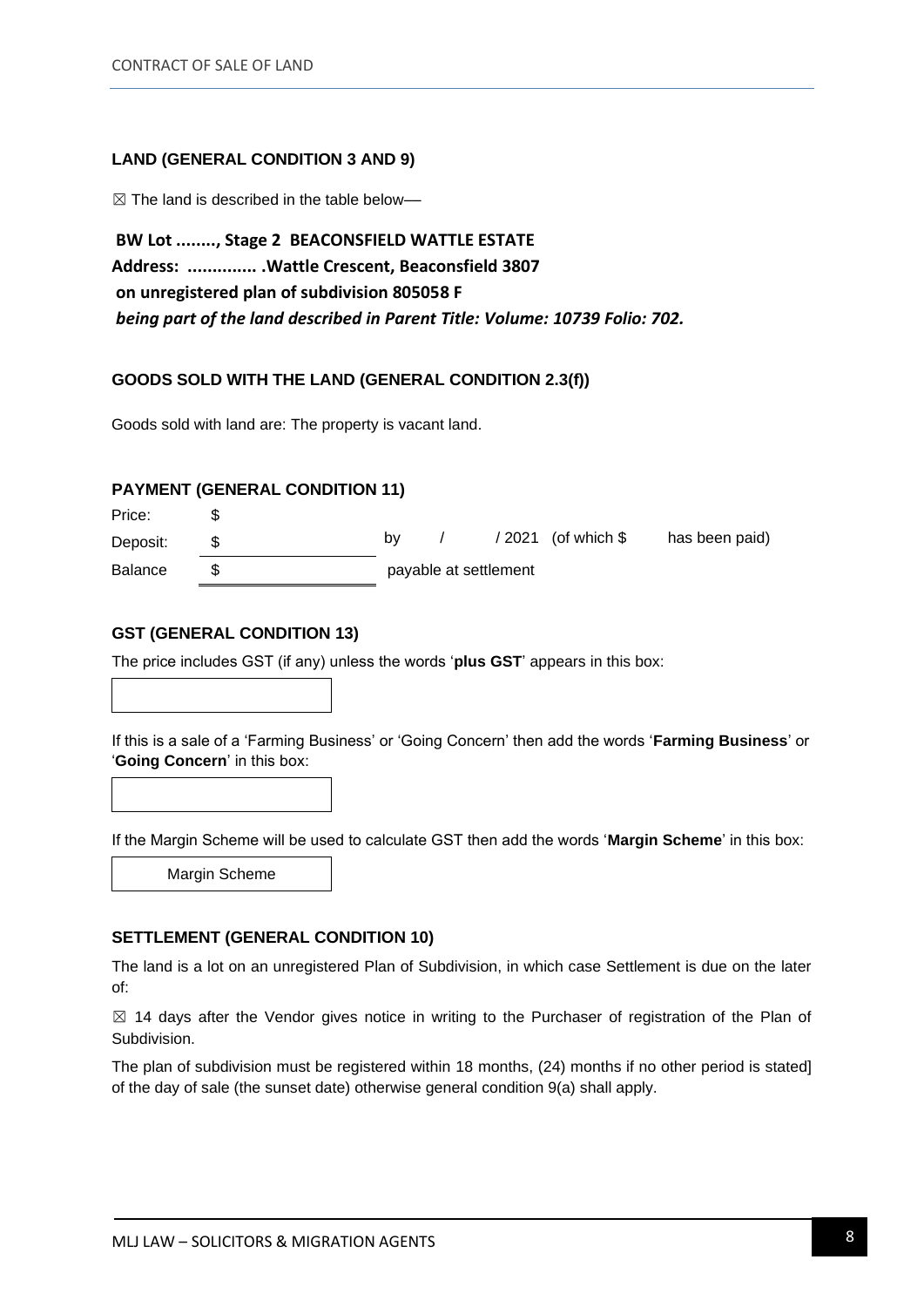#### **LEASE (GENERAL CONDITION 1.1)**

At Settlement, the Purchaser is:

 $\boxtimes$  entitled to vacant possession.

*OR* 

**□ subject to a lease**, particulars of which are:

**□ attached; or** 

 $\Box$  as follows:

#### **TERMS CONTRACT (GENERAL CONDITION 23)**

If this contract is intended to be a terms contract within the meaning of the **Sale of Land Act 1962** then add the words '**Terms Contract**' in this box:

#### **LOAN (GENERAL CONDITION 14) – NOT APPLICABLE AT AUCTION**

This contract is subject to a loan being approved:  $□$  Yes  $□$  No

Lender:

Loan amount: \$

Approval date:

#### **BUILDING & PEST REPORT (SPECIAL CONDITIONS 27 AND 28)**

This contract is subject to:

**□ Building report. Provider:** 

**□ Pest report. Provider:** 

#### **SPECIAL CONDITIONS**

This contract does not include any special conditions unless the words '**Special Conditions**' appear in this box:

SPECIAL CONDITIONS

\* \* \* \* \*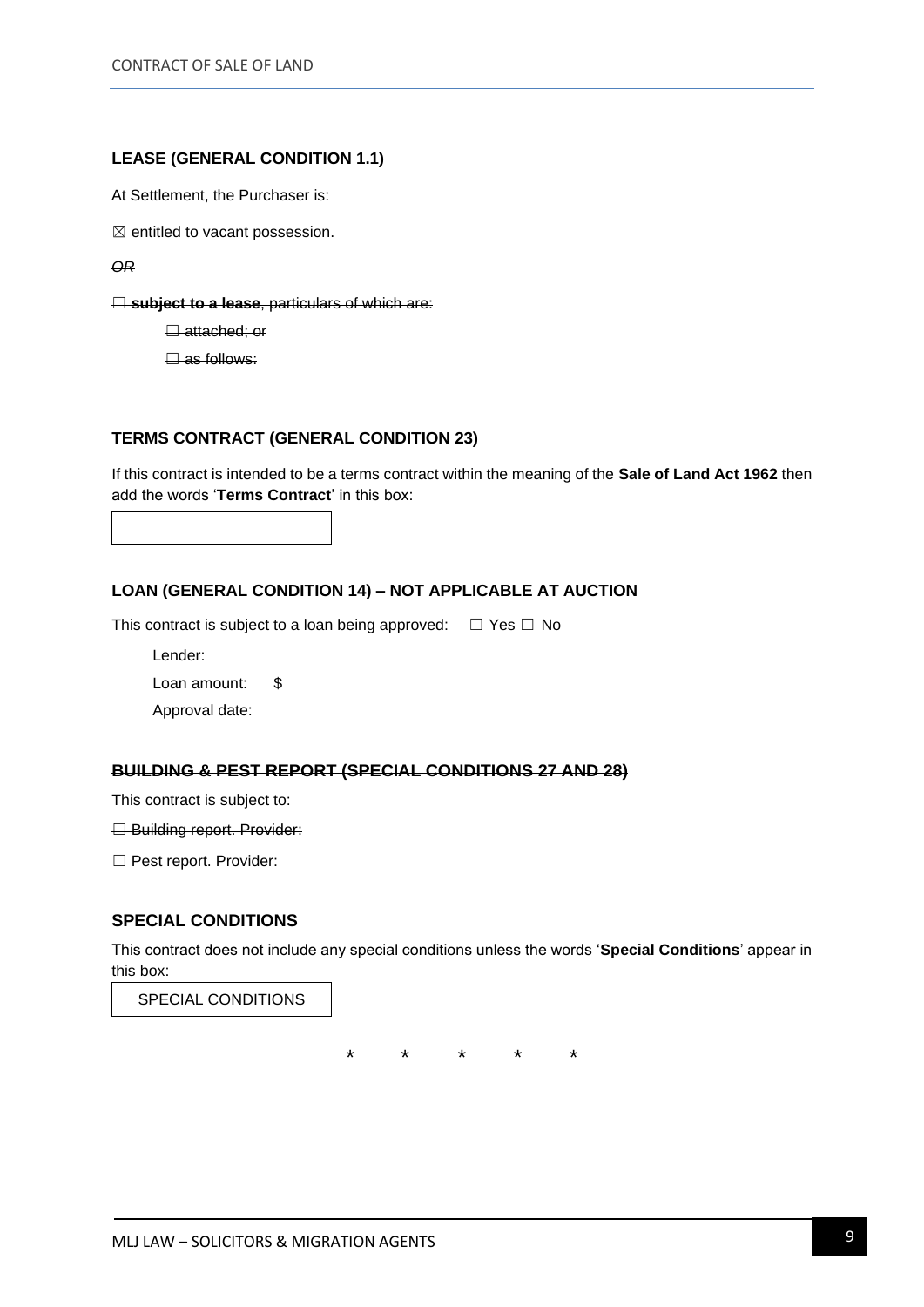## Special Conditions

#### **1. DEPOSIT**

The deposit will be held in accordance with the provisions of Division 3 of the Sale of Land Act 1982. The deposit may be invested by the Vendor's Solicitors in an interest-bearing savings account in the name of the Vendor in trust for both parties. The interest to accrue on the deposit in which case will belong to the Vendor unless the Purchaser is entitled to a refund of the deposit in which case the interest (less bank and administrative charges) will belong to the Purchaser.

#### **2. PLANNING**

The Purchaser buys subject to any restrictions imposed by and to the provisions of the City Council Planning Scheme and any other Town Planning Acts or Schemes.

#### **3. DEFAULT INTEREST**

If the Purchaser defaults in the payment of any monies due under this Contract then interest at the rate 4% higher than the rate fixed from time to time under Section 2 of the Penalty Interest Rates Act 1983 computed on the monies due and unpaid during the period of default will be paid by the Purchaser on demand to the Vendor without prejudice to any other rights of the Vendor.

#### **4. GUARANTEE**

If the Purchaser is or includes a corporation, the Purchaser must immediately after execution of this Contract of Sale procure the execution of the Guarantee and Indemnity attached to this Contract by each of the Directors of the Purchasing Corporation. If there is more than one Purchaser under this Contract the word "Purchasers" shall be substituted for the word "Purchaser" wherever appearing in the said Guarantee and Indemnity prior to the execution thereof.

#### **5. MATHEMATICAL MISTAKE**

The parties agree that where a mathematical mistake has occurred so that a party–

- (a) has received less than that party is entitled; or
- (b) has paid more than that party is required,

under the terms of the Contract, the party may, in addition to all other remedies of that party, within two months from the date on which completion took place, by notice in writing require the other party to pay to that party an amount equal to the financial measure of the mistake.

#### **6. FAILURE TO COMPLETE**

The parties acknowledge that in the event that the Purchaser fails to complete the purchaser of the property on the due date under the Contract, the Vendor will suffer loss and damages. The Purchaser will in addition to interest chargeable on the balance of purchase monies outstanding under the Contract pay to the Vendor the following sums:

- (a) The cost of obtaining bridging finance to complete the Vendor's purchase of another property and interest charged on such bridging finance.
- (b) Interest payable by the Vendor under any existing mortgage over the property calculated from the due date for settlement.
- (c) Accommodation expenses necessarily incurred by the Vendor.
- (d) Storage cost of the Vendor's furniture and other possessions.
- (e) Legal costs and expenses as between Solicitor and client.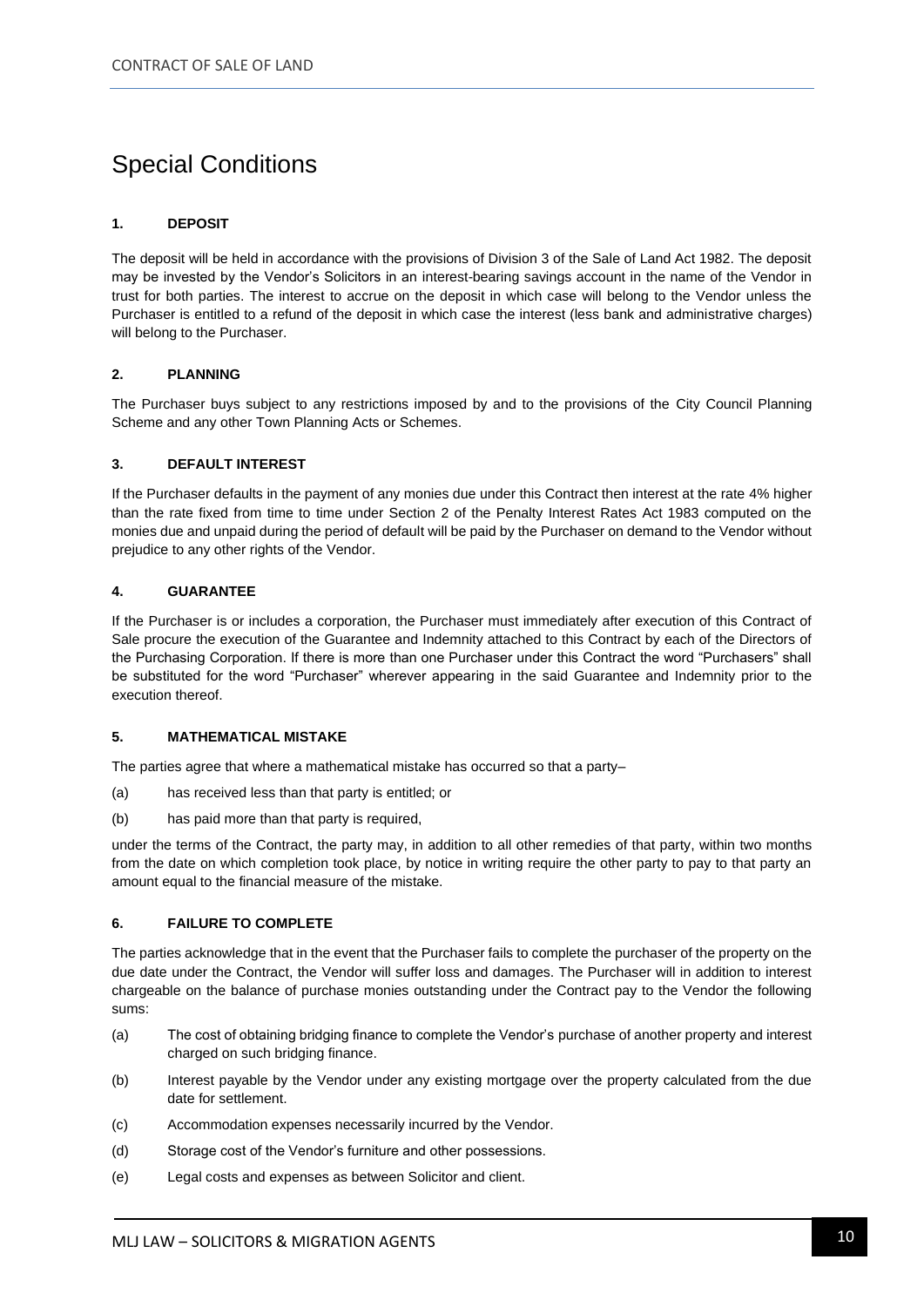(f) Penalties payable by the Vendor through any delay in completion of the Vendor's purchase of another property.

#### **7. PROPERTY INSPECTION**

The Purchaser acknowledges that the property has been purchased as a result of the Purchaser's own inspection and enquires and the Purchaser does not rely on any representation or warranty or any nature made by or on behalf of the Vendor or the Vendor's Agent. The Purchaser further acknowledges that the Vendor shall not be responsible to clear the land prior to settlement or otherwise.

#### **8. ELECTRONIC CONVEYANCING**

**EC**

Settlement and lodgement will be conducted electronically in accordance with the Electronic Conveyancing National Law and special condition 8 applies, if the box is marked "EC".

- (a) This special condition has priority over any other provision to the extent of any inconsistency. This special condition applies if the contract of sale specifies, or the parties subsequently agree in writing, that settlement and lodgement of the instruments necessary to record the purchaser as registered proprietor of the land will be conducted electronically in accordance with the Electronic Conveyancing National Law.
- (b) A party must immediately give written notice if that party reasonably believes that settlement and lodgement can no longer be conducted electronically.
- (c) Each party must:
	- (i) be, or engage a representative who is, a subscriber for the purposes of the *Electronic Conveyancing National Law*,
	- (ii) ensure that all other persons for whom that party is responsible and who are associated with this transaction are, or engage, a subscriber for the purposes of the Electronic Conveyancing National law, and
	- (iii) conduct the transaction in accordance with the Electronic Conveyancing National Law.
- (d) The vendor must open the Electronic Workspace ("workspace") as soon as reasonably practicable. The workspace is an electronic address for the service of notices and for written communications for the purposes of any electronic transactions legislation.
- (e) The vendor must nominate a time of the day for locking of the workspace at least 7 days before the due date for settlement.
- (f) Settlement occurs when the workspace records that:
	- (i) the exchange of funds or value between financial institution in accordance with the instructions of the parties has occurred; or
	- (ii) if there is no exchange of funds or value, the documents necessary to enable the purchaser to become registered proprietor of the land have been accepted for electronic lodgement.
- (g) The parties must do everything reasonably necessary to effect settlement:
	- (i) electronically on the next business day, or
	- (ii) at the option of either party, otherwise than electronically as soon as possible if, after the locking of the workspace at the nominated settlement time, settlement in accordance with special condition 8(f) has not occurred by 4.00 pm or 6.00 pm if the nominated time is after 4.00 pm.
- (h) Each party must do everything reasonably necessary to assist the other party to trace and identify the recipient of any mistaken payment and to recover the mistaken payment.
- (i) The vendor must before settlement:
	- (i) deliver any keys, security devices and codes ("keys") to the estate agent named in the contract,
	- (ii) direct estate agent to give the keys to the purchaser or the purchaser's nominee on notification of settlement by the vendor, the vendor's subscriber or the Electronic Network Operator,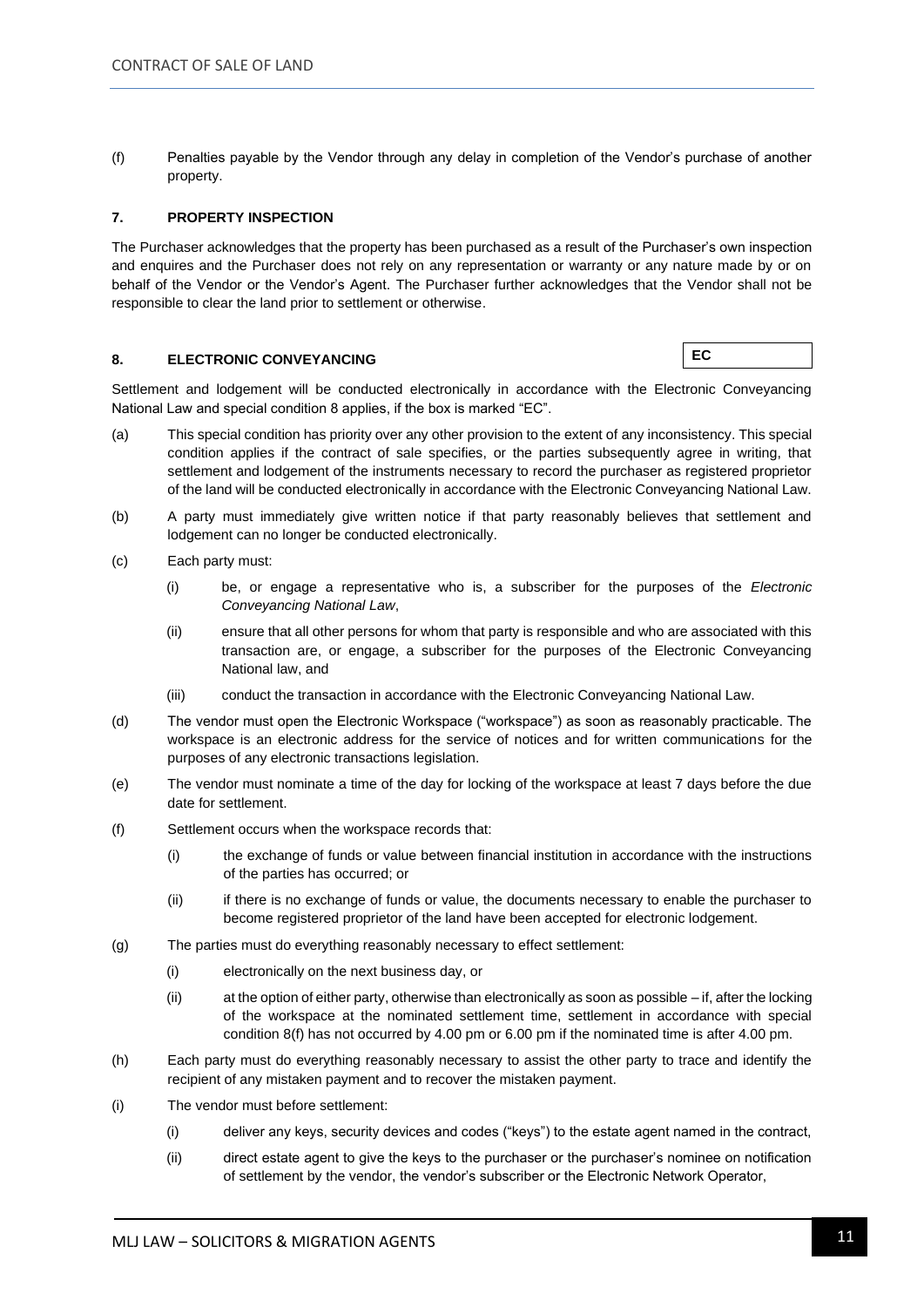- (iii) deliver all other physical documents and items (other than the goods sold by the contract) to which the purchaser is entitled at settlement, and any keys if not delivered to the estate agent, to the vendor's subscriber or, if there is no vendor's subscriber, confirm in writing to the purchaser that the vendor holds those documents, items and keys at the vendor's address set out in the contract, and
- (iv) direct all the vendor's subscriber to give (or, if there is no vendor's subscriber, give) all those documents and items, and any such keys, to the purchaser or the purchaser's nominee on notification of settlement by the Electronic Network Operator.
- (j) The vendor must, at least 7 days before the due date for settlement, provide the original of any document required to be prepared by the vendor in accordance with general condition 6.

#### **9. FOREIGN RESIDENT CAPITAL GAINS WITHHOLDING**

#### (i) Interpretation

Words defined or used in Subdivision 14-D of Schedule 1 to the Taxation Administration Act 1953 (Cth) ("TAA") have the same meaning in this special condition unless the context requires otherwise.

(ii) Amount to be withheld

Only if the purchaser is required to pay the Commissioner on amount in accordance with section 14- 200(3) or section 14-235 of Schedule 1 of the TAA ("the amount"), then:

- (i) the amount is to be deducted from the vendor's entitlement to the contract consideration; and
- (ii) if there is no consideration or non-monetary consideration, the vendor must pay to the purchaser at settlement such part of the amount as is represented by non-monetary consideration; and
- (iii) special condition 9(c) applies.
- (iii) Purchaser and vendor obligations

The purchaser must:

- (i) engage a legal practitioner or conveyancer ("representative") to conduct all the legal aspects of settlement, including the performance of the purchaser's obligations in this special condition; and
- (ii) ensure that the representative does so.
- (iv) The purchaser must (and the terms of engagement for the purchaser's representative are taken to include instructions to) have regard to the vendor's interests and:
	- (i) pay, or ensure payment of, the amount to the Commissioner in the manner required by the Commissioner and as soon as reasonably and practicably possible, from moneys under the control or direction of the purchaser (or its representative) in accordance with this special condition if the sale of the property settles;
	- (ii) promptly provide the vendor with proof of payment;
	- (iii) otherwise comply, or ensure compliance with, this special condition; and
	- (iv) where the amount is not payable to the Commissioner, return it promptly to the vendor and the amount is a charge on the land until payment of the amount is made in accordance with this special condition;

despite:

- (v) any contrary instructions, other than from both the purchaser and the vendor; and
- (vi) any other provisions in this contract to the contrary.
- (v) The purchaser (and its representative) is taken to have complied with the obligations in special condition 9(d) if:
	- (i) the settlement is conducted through the electronic conveyancing system operated by Property Exchange Australia Ltd or any other electronic conveyancing system agreed by the parties; and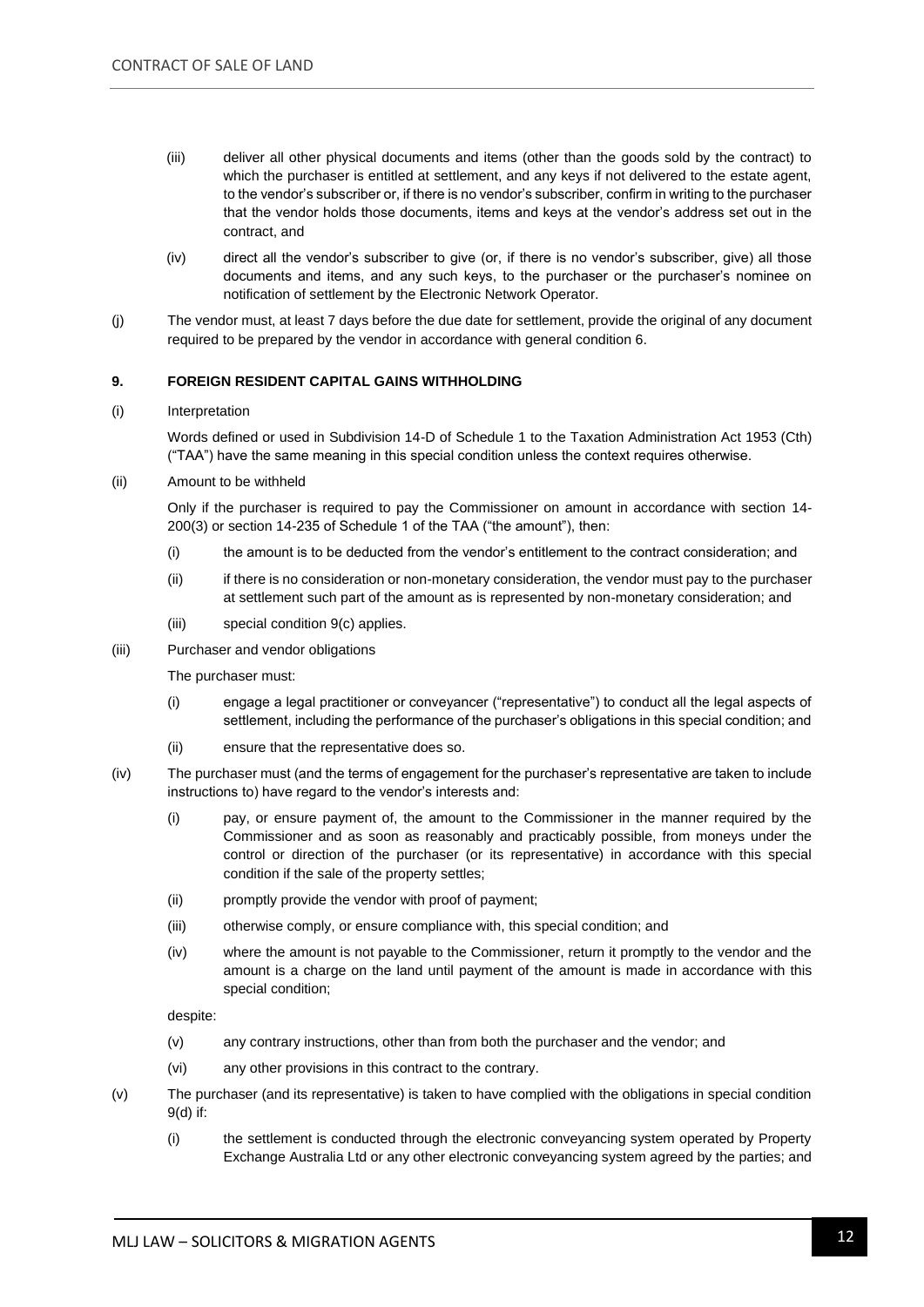- (ii) the amount is included in the settlement statement requiring payment to the Commissioner in respect of this transaction.
- (vi) Any clearance certificate or document evidencing variation of the amount in accordance with section 14- 235(2) of Schedule 1 of the TAA must be given to the purchaser at least 5 business days before the due date for settlement.
- (vii) The vendor must provide the purchaser with the information needed for the purchaser to comply with the purchaser's obligation to pay the amount in accordance with section 14-200 of Schedule 1 of the TAA. The information must be provided within 5 business days of request by the purchaser. The vendor warrants that the information the vendor provides is true and correct.
- (viii) The purchaser is responsible for any penalties or interest payable to the Commissioner on account of late payment of the amount.
- (ix) The requirements of this special condition which are not or cannot be satisfied by settlement will survive and will not in any way be removed or be satisfied or determined on settlement.

#### **10. GST WITHHOLDING**

- (a) Words and expressions defined or used in Subdivision 14-E of Schedule 1 to the Taxation Administration Act 1953 (Cth) or in A New Tax System (Goods and Services Tax) Act 1999 (Cth) have the same meaning in this special condition unless the context requires otherwise. Words and expressions first used in this special condition and shown in italics and marked with an asterisk are defined or described in at least one of those Acts.
- (b) This special condition 10 applies if the purchaser is required to pay the Commissioner an \**amount* in accordance with section 14-250 of Schedule 1 to the Taxation Administration Act 1953 (Cth) because the property is \**new residential premises* or \**potential residential land* in either case falling within the parameters of that section, and also if the sale attracts the operation of section 14-255 of the legislation. Nothing in this special condition 10 is to be taken as relieving the vendor from compliance with section 14-255.
- (c) The amount is to be deducted from the vendor's entitlement to the contract \**consideration* and is then taken to be paid to the vendor, whether or not the vendor provides the purchaser with a GST withholding notice in accordance with section 14-255 of Schedule 1 to the Taxation Administration Act 1953 (Cth). The vendor must pay to the purchaser at settlement such part of the amount as is represented by nonmonetary consideration.
- (d) The purchaser must:
	- (i) engage a legal practitioner or conveyancer ("representative") to conduct all the legal aspects of settlement, including the performance of the purchaser's obligations under the legislation and this special condition; and
	- (ii) ensure that the representative does so.
- (e) The terms of the representative's engagement are taken to include instructions to have regard to the vendor's interests relating to the payment of the amount to the Commissioner and instructions that the representative must:
	- (i) pay, or ensure payment of, the amount to the Commissioner in the manner required by the Commissioner and as soon as reasonably and practicably possible, from moneys under the control or direction of the representative in accordance with this special condition on settlement of the sale of the property;
	- (ii) promptly provide the vendor with evidence of payment, including any notification or other document provided by the purchaser to the Commissioner relating to payment; and
	- (iii) otherwise comply, or ensure compliance, with this special condition;

despite:

- (iv) any contrary instructions, other than from both the purchaser and the vendor; and
- (v) any other provision in this contract to the contrary.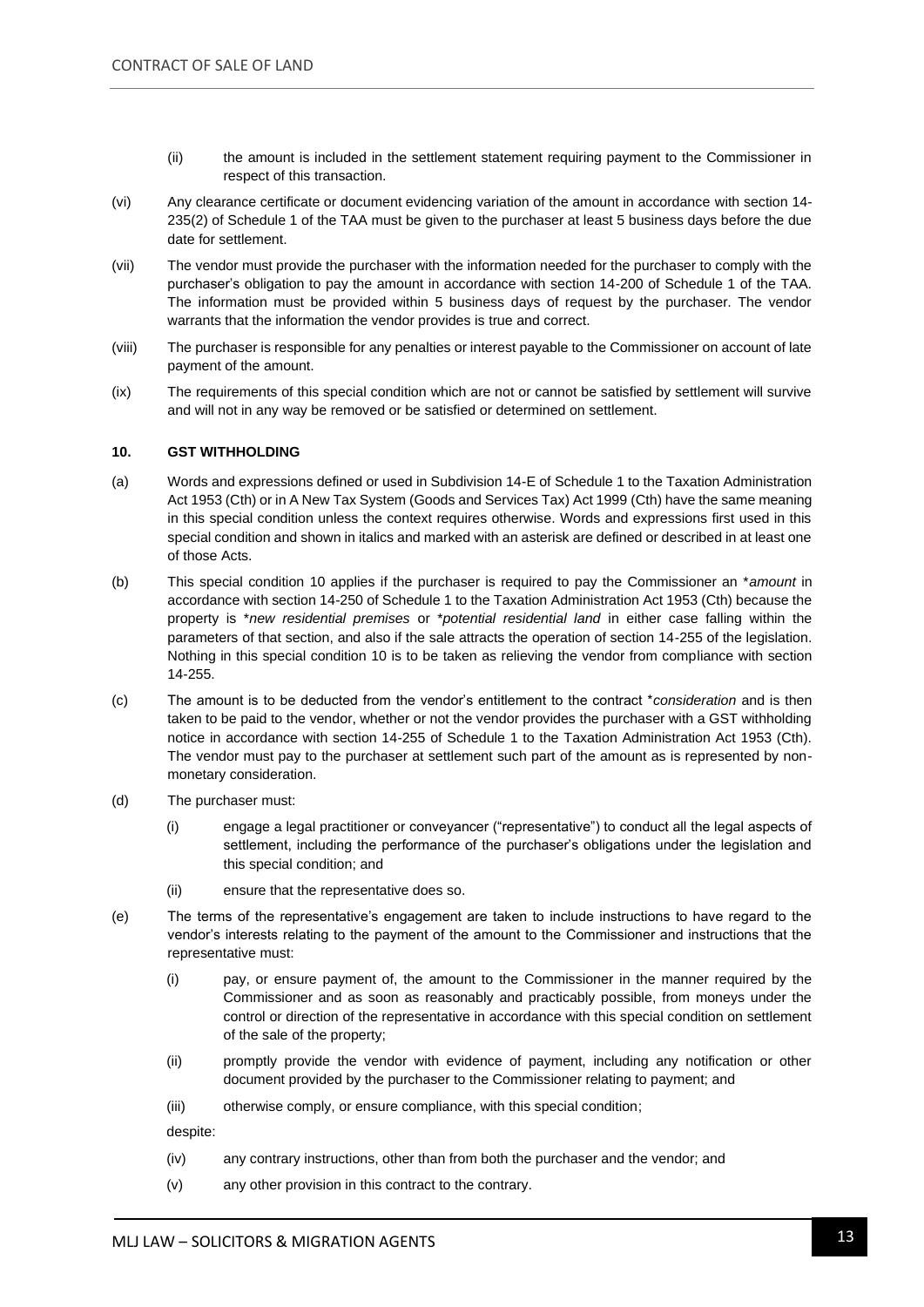- (f) The representative is taken to have complied with the requirements of special condition 10(e) if:
	- (i) settlement is conducted through the electronic conveyancing system operated by Property Exchange Australia Ltd or any other electronic conveyancing system agreed by the parties; and
	- (ii) the amount is included in the settlement statement requiring payment to the Commissioner in respect of this transaction.
- (g) The purchaser may at settlement give the vendor a bank cheque for the amount in accordance with section 16-30 (3) of Schedule 1 to the Taxation Administration Act 1953 (Cth), but only if:
	- (i) so agreed by the vendor in writing; and
	- (ii) the settlement is not conducted through an electronic settlement system described in special condition 8.

However, if the purchaser gives the bank cheque in accordance with this special condition 10, the vendor must:

- (iii) immediately after settlement provide the bank cheque to the Commissioner to pay the amount in relation to the supply; and
- (iv) give the purchaser a receipt for the bank cheque which identifies the transaction and includes particulars of the bank cheque, at the same time the purchaser gives the vendor the bank cheque.
- (h) The vendor must provide the purchaser with a GST withholding notice in accordance with section 14-255 of Schedule 1 to the Taxation Administration Act 1953 (Cth) at least 14 days before the due date for settlement.
- (i) A party must provide the other party with such information as the other party requires to:
	- (i) decide if an amount is required to be paid for the quantum of it, or
	- (ii) comply with the purchaser's obligation to pay the amount,

in accordance with section 14-250 of Schedule 1 to the Taxation Administration Act 1953 (Cth). The information must be provided within 5 business days of a written request. The party providing the information warrants that it is true and correct.

- (j) The vendor warrants that:
	- (i) at settlement, the property is not new residential premises or potential residential land in either case falling within the parameters of section 14-250 of Schedule 1 to the Taxation Administration Act 1953 (Cth) if the vendor gives the purchaser a written notice under section 14-255 to the effect that the purchaser will not be required to make a payment under section 14-250 in respect of the supply, or fails to give a written notice as required by and within the time specified in section 14-255; and
	- (ii) the amount described in a written notice given by the vendor to the purchaser under section 14- 255 of Schedule 1 to the Taxation Administration Act 1953 (Cth) is the correct amount required to be paid under section 14-250 of the legislation.
- (k) The purchaser is responsible for any penalties or interest payable to the Commissioner on account of non-payment or late payment to the amount, except to the extent that:
	- (i) the penalties or interest arise from the vendor's failure, including breach of a warranty in special condition 10(j); or
	- (ii) the purchaser's reasonable belief that the property is neither new residential premises nor potential residential land requiring the purchaser to pay an amount to the Commissioner in accordance with section 14-250 (1) of Schedule 1 to the Taxation Administration Act 1953 (Cth).

The vendor is responsible for any penalties or interest payable to the Commissioner on account of nonpayment of the amount if either exception applies.

(l) This special condition will not merge on settlement.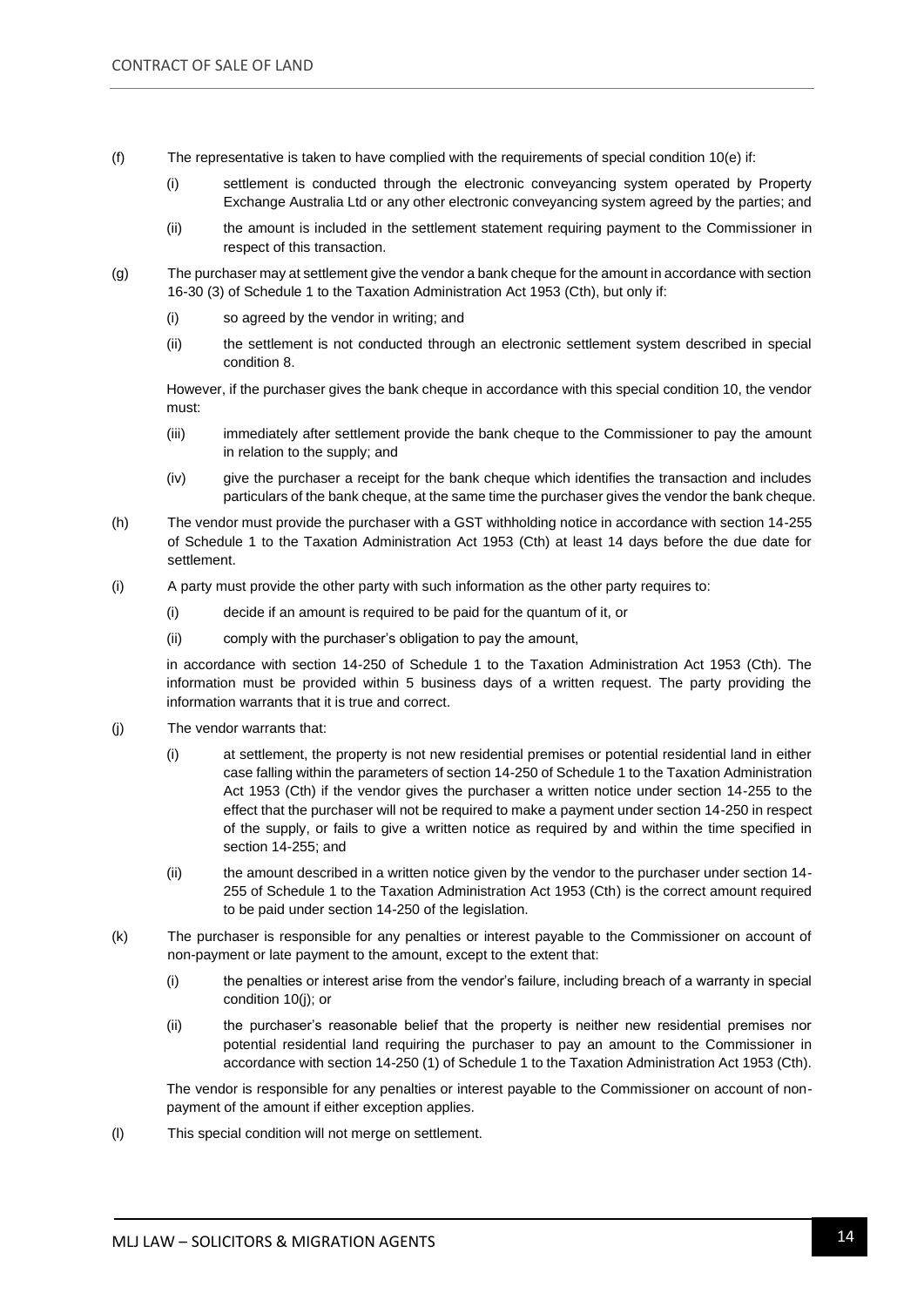#### **11. PAYMENT**

General condition 11 is replaced with the following:

- 11.1 The purchaser must pay the deposit:
	- (a) to the vendor's licensed estate agent; or
	- (b) if there is no estate agent, to the vendor's legal practitioner or conveyancer; or
	- (c) if the vendor directs, into a special purpose account in an authorised deposit-taking institution in Victoria specified by the vendor in the joint names of the purchaser and the vendor.
- 11.2 If the land sold is a lot on an unregistered plan of subdivision, the deposit:
	- (a) must not exceed 10% of the price; and
	- (b) must be paid to the vendor's estate agent, legal practitioner or conveyancer and held by the estate agent, legal practitioner or conveyancer on trust for the purchaser until the registration of the plan of subdivision.
- 11.3 The purchaser must pay all money other than the deposit:
	- (a) to the vendor, or the vendor's legal practitioner or conveyancer; or
	- (b) in accordance with a written direction of the vendor or the vendor's legal practitioner or conveyancer.
- 11.4 Payments may be made or tendered:
	- (a) up to \$1,000 in cash; or
	- (b) by cheque drawn on an authorised deposit-taking institution; or
	- (c) by electronic funds transfer to a recipient having the appropriate facilities for receipt.

However, unless otherwise agreed:

- (d) payment may not be made by credit card, debit card or any other financial transfer system that allows for any chargeback or funds reversal other than for fraud or mistaken payment, and
- (e) any financial transfer or similar fees or deductions from the funds transferred, other than any fees charged by the recipient's authorised deposit-taking institution, must be paid by the remitter.
- 11.5 At settlement, the purchaser must pay the fees on up to three cheques drawn on an authorised deposit-taking institution. If the vendor requests that any additional cheques be drawn on an authorised deposit-taking institution, the vendor must reimburse the purchaser for the fees incurred.
- 11.6 Payment by electronic funds transfer is made when cleared funds are received in the recipient's bank account.
- 11.7 Before the funds are electronically transferred the intended recipient must be notified in writing and given sufficient particulars to readily identify the relevant transaction.
- 11.8 As soon as the funds have been electronically transferred the intended recipient must be provided with the relevant transaction number or reference details.
- 11.9 Each party must do everything reasonably necessary to assist the other party to trace and identify the recipient of any missing or mistaken payment and to recover the missing or mistaken payment.
- 11.10 For the purpose of this general condition 'authorised deposit-taking institution' means a body corporate for which an authority under section 9(3) of the Banking Act 1959 (Cth) is in force.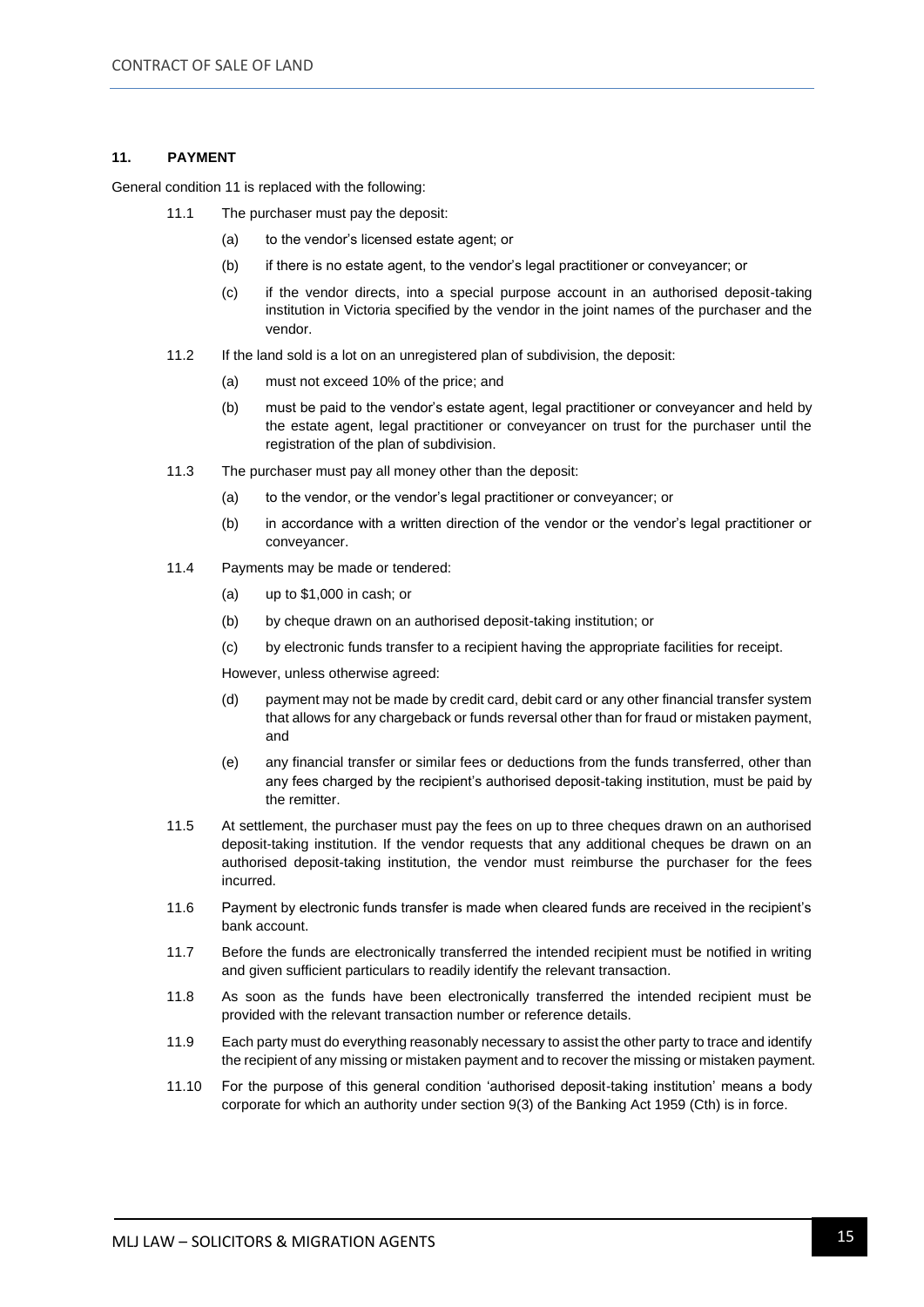#### **12. ACCEPTANCE OF TITLE**

General condition 12.4 is added:

12.4 Where the purchaser is deemed by section 27(7) of the Sale of Land Act 1962 to have given the deposit release authorisation referred to in section 27(1), the purchaser is also deemed to have accepted title in the absence of any prior express objection to title.

#### **13. TAX INVOICE**

General condition 13.3 is replaced with the following:

- 13.3 If the vendor makes a taxable supply under this contract (that is not a margin scheme supply) and:
	- (a) the price includes GST; or
	- (b) the purchaser is obliged to pay an amount for GST in addition to the price (because the price is "plus GST" or under general condition 13.1(a), (b) or (c)),

the purchaser is not obliged to pay the GST included in the price, or the additional amount payable for GST, until a tax invoice has been provided.

#### **14. ADJUSTMENTS**

General condition 15.2(b) is replaced with the following:

15.2 (b) Land tax must be adjusted between the parties on the full amount assessed by the State Revenue Office in relation to the Site, regardless of whether land tax would be payable on a single holding basis.

General condition 15.3 is added:

15.3 The purchaser must provide copies of all certificates and other information used to calculate the adjustments under general condition 15, if requested by the vendor.

#### **15. SERVICE**

General condition 17 is replaced with the following:

- 17.1 Any document required to be served by or on any party may be served by on the legal practitioner or conveyancer for that party.
- 17.2 A document being a cooling off notice under section 31 of the Sale of Land Act 1962 or a notice under general condition 14.2 (ending the contract if the loan is not approved) may be served on the vendor's legal practitioner, conveyancer or estate agent even if the estate agent's authority has formally expired at the time of service.
- 17.3 A document is sufficiently served:
	- (a) personally, or
	- (b) by pre-paid post, or
	- (c) in any manner authorised by law or by the Supreme Court for service of documents, including any manner authorised for service on or by a legal practitioner, whether or not the person serving or receiving the document is a legal practitioner, or
	- (d) by email.
- 17.4 Any document properly sent by:
	- (a) express post is taken to have been saved on the next business day after posting, unless proved otherwise;
	- (b) priority post is taken to have been served on the fourth business day after posting, unless proved otherwise;
	- (c) regular post is taken to have been served on the sixth business day after posting, unless proved otherwise;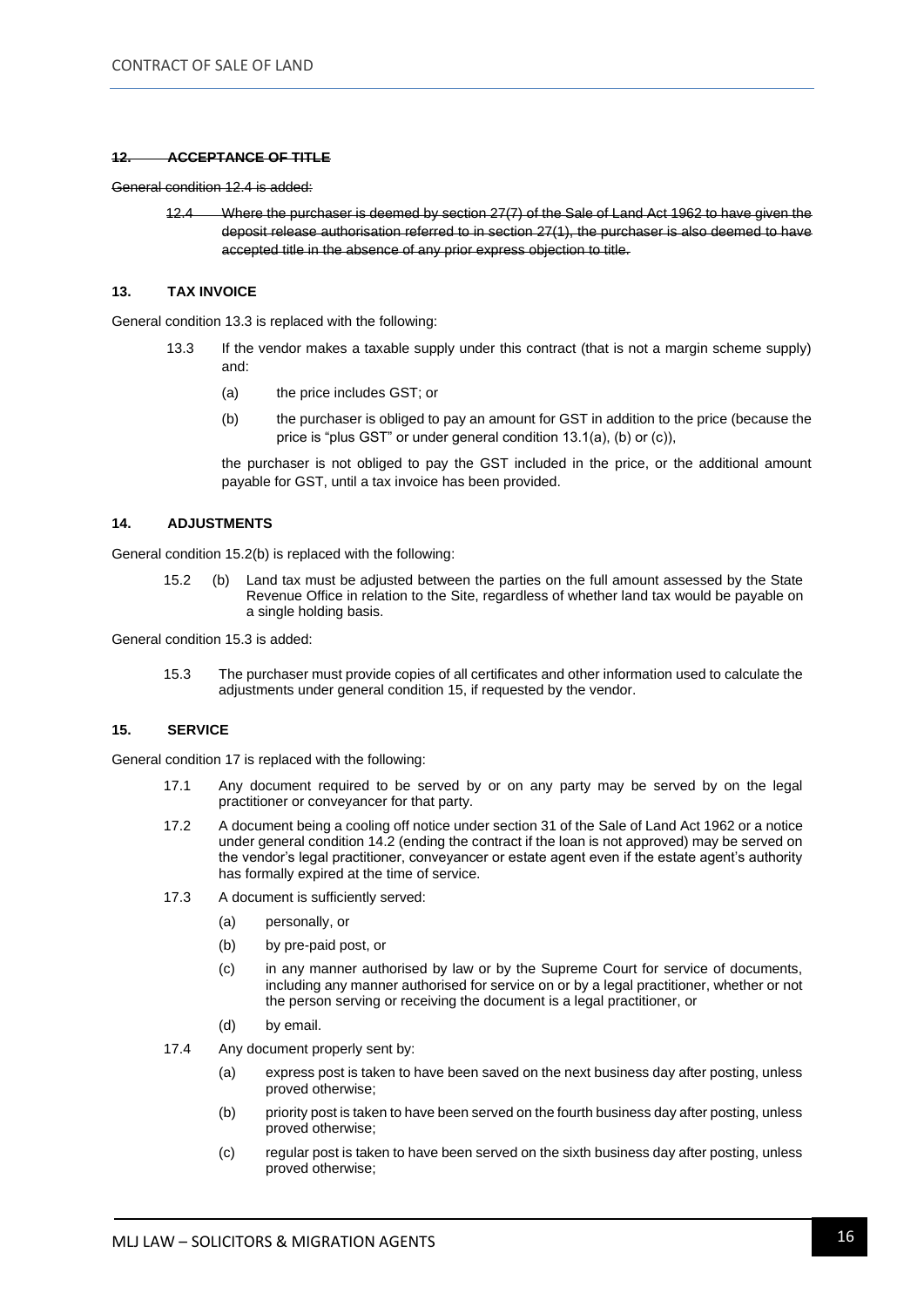- (d) email is taken to have been served at the time of receipt within the meaning of section 13A of the Electronic Transactions (Victoria) Act 2000.
- (e) The expression 'document' includes 'demand' and 'notice', and 'service' includes 'give' in this contract.

#### **16. NOTICES**

General condition 21 is replaced by the following:

- 21.1 The vendor is responsible for any notice, order, demand or levy imposing liability on the property that is issued or made before the day of sale and does not relate to periodic outgoings.
- 21.2 The purchaser is responsible for any notice, order, demand or levy imposing liability on the property that is issued or made on or after the day of sale and does not relate to periodic outgoings.
- 21.3 The purchaser may enter the property to comply with that responsibility where action is required before settlement.

#### **17. AUCTION**

If the property is to be sold by auction, the Rules for the conduct of the auction shall be set out in Schedule 1 of the Sale of Land (Public Auctions) Regulations 2014 or any rules prescribed by regulation which modify or replace those Rules.

REIV Rules for the conduct of Public Auctions of Land:

- (i) The auctioneer may make one or more bids on behalf of the vendor o the land at any time during.
- (ii) The auctioneer may refuse any bid.
- (iii) The auctioneer may determine the amount by which the bidding is to be advanced.
- (iv) The auctioneer may withdraw the property from the sale at any time.
- $(v)$  The auctioneer may refer a bid to the vendor at any time before the conclusion of the auction.
- (vi) The auctioneer will not accept any "late bids" once the property has been knocked down and declared "sold".
- (vii) In the event of a dispute concerning a bid, the auctioneer may re-submit the property for the sale at the last undisputed bid or start the bidding again.
- (viii) If a reserve price has been set for the property and the property is passed in below that reserve price, the vendor will first negotiate with the highest bidder for the purchase price.

#### **18. RESTRICTIONS**

The property/land is sold subject to any restriction as to user imposed by law or by any authority with power under any legislation to control the use of property/land. Any such restriction shall not constitute a defect in title or a matter of title or effect the validity of this contract and the purchaser shall not make any requisition or objection or claim to be entitled to compensation or damages from the vendor in respect of such restriction.

The Purchaser further assumes the following encumbrances:

- a) All registered and any unregistered and implied easements, covenants, and restrictive covenants (if any) affecting the property/land including those disclosed in the Vendor's statement.
- b) Any easements and restrictions created by the Plan.
- c) The following encumbrances specific to the Development:
	- i. The provisions of any agreement which the Vendor may be required to enter into with any responsible authority in relation to the plan including but not limited to an agreement under section 173 of the Planning and Environment Act 1987 (Vic);
	- ii. The requirements of the Planning Permit;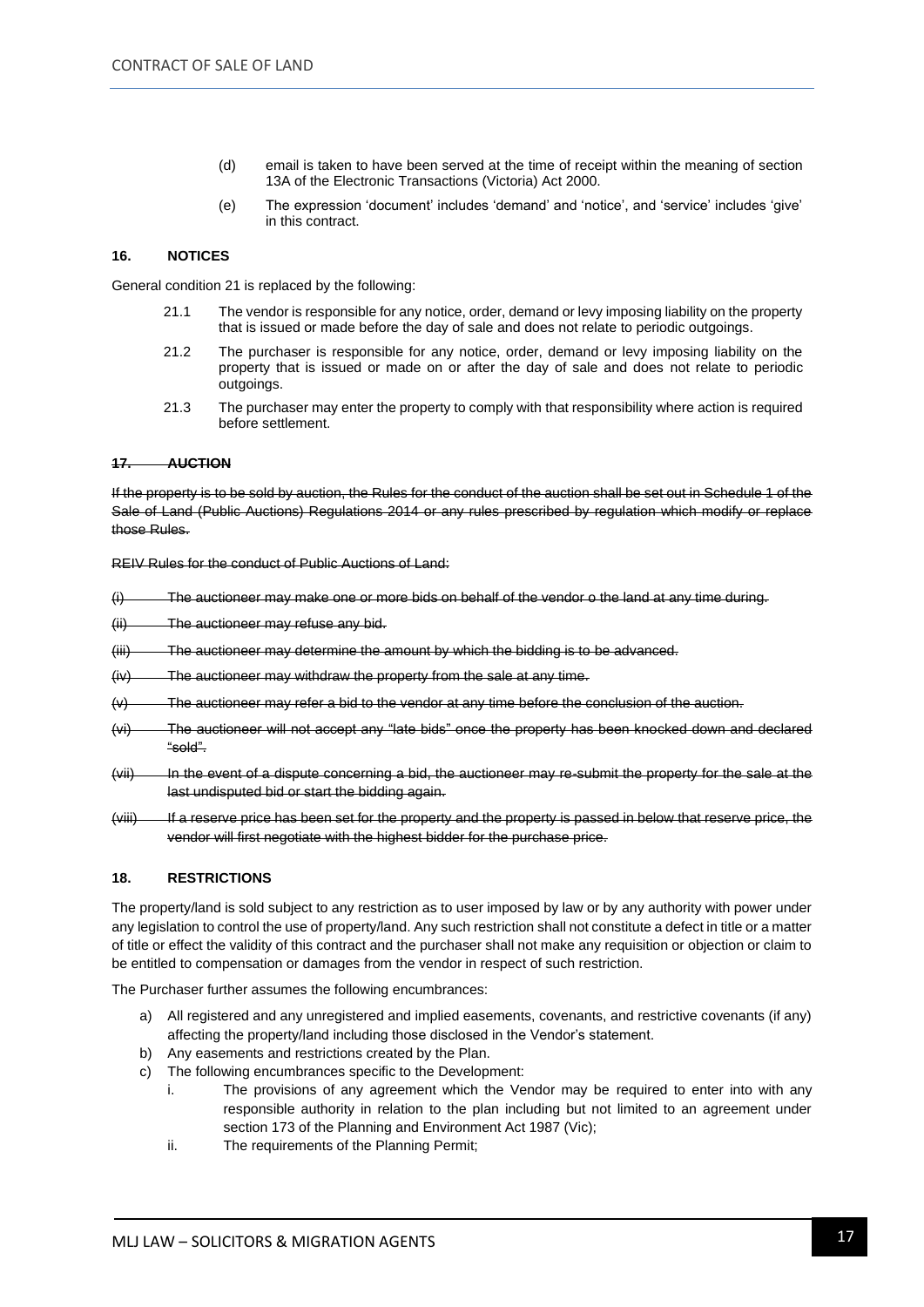#### **19. REPRESENTATION WARRANTY**

- (a) The purchaser further acknowledges that the vendor has not nor has anyone on the vendor's behalf made any representation or warranty as to the fitness for any particular purpose or otherwise of the property or that any structures comply with the current or any building regulation sand the purchaser expressly releases the vendor and/or the servants or agents of the vendor from any claims demands in respect of such representation or warranty.
- (b) The purchaser shall comply with the Design Guidelines, if any, and acknowledge receipt of a copy of them as referred to in the Restrictions and as attached to the Vendor's Statement forming part of this Contract of Sale.
- (c) The purchaser acknowledges that the Design Guidelines are current as at the Day of Sale and are accurate for land contained only in the Plan of Subdivision, and that the vendor reserves the right to amend the Design Guidelines as reasonably necessary from time to time for land contained in the Plan of Subdivision, or for other parts of the Development Land at its absolute discretion.
- (d) If the vendor amends the Design guidelines, the purchaser must not make any requisition or objection or be entitled to any compensation from the vendor in respect of any such amendment.

#### **20. VENDOR'S STATEMENT**

The Purchaser confirms and acknowledges receiving the Vendor's Statement or Section 32 prior to executing this contract.

#### **21. CONTAMINATION**

The property sold is vacant land, the purchaser accepts the property in its present condition and state of repair and latent or patent defects including any contamination by any hazardous substances. The purchaser will make no objection, requisition, or claim for compensation nor have any right of rescission or termination arising from the existence of any contaminants in or on the property.

#### **22. IMPROVEMENTS**

The property is sold on the basis of existing improvements and the purchaser shall not make any requisition or claim any compensation for any deficiency or defect in the such improvements as to their suitability for occupation or otherwise including any requisition in relation to the issue or non-issue of Building Permits and/or completion of inspections by the relevant authorities in respect of any such improvements.

#### **23. CONNECTION OF SERVICES**

The purchaser acknowledges that consumable services (Services) are 'connected' where such services are provided by an authority connected to the property and operating on the Day of Sale). The vendor may terminate any account with a service provider prior to Settlement. In such circumstances the purchaser is responsible for reconnecting any disconnected Service. Any fee for connection of supply or installation of meters for the services shall be payable by the purchaser. The purchaser should inquire with the appropriate authorities as to the availability (and cost) of providing any essential services not connected to the property.

#### **24. FIRB APPROVAL**

The purchaser warrants that the provisions of the Foreign Acquisitions and Takeovers Act 1975 (Cth) do not require the purchaser to obtain consent of the Foreign Investments Review Board (FIRB) to enter this contract. If there is a breach of the warranty contained in this Special Condition (whether intentional or not) the purchaser must indemnify and compensate the vendor for any loss, damage or cost which the vendor incurs as a result of the breach. The warranty and indemnity in this Special Condition do not merge on completion of this contract.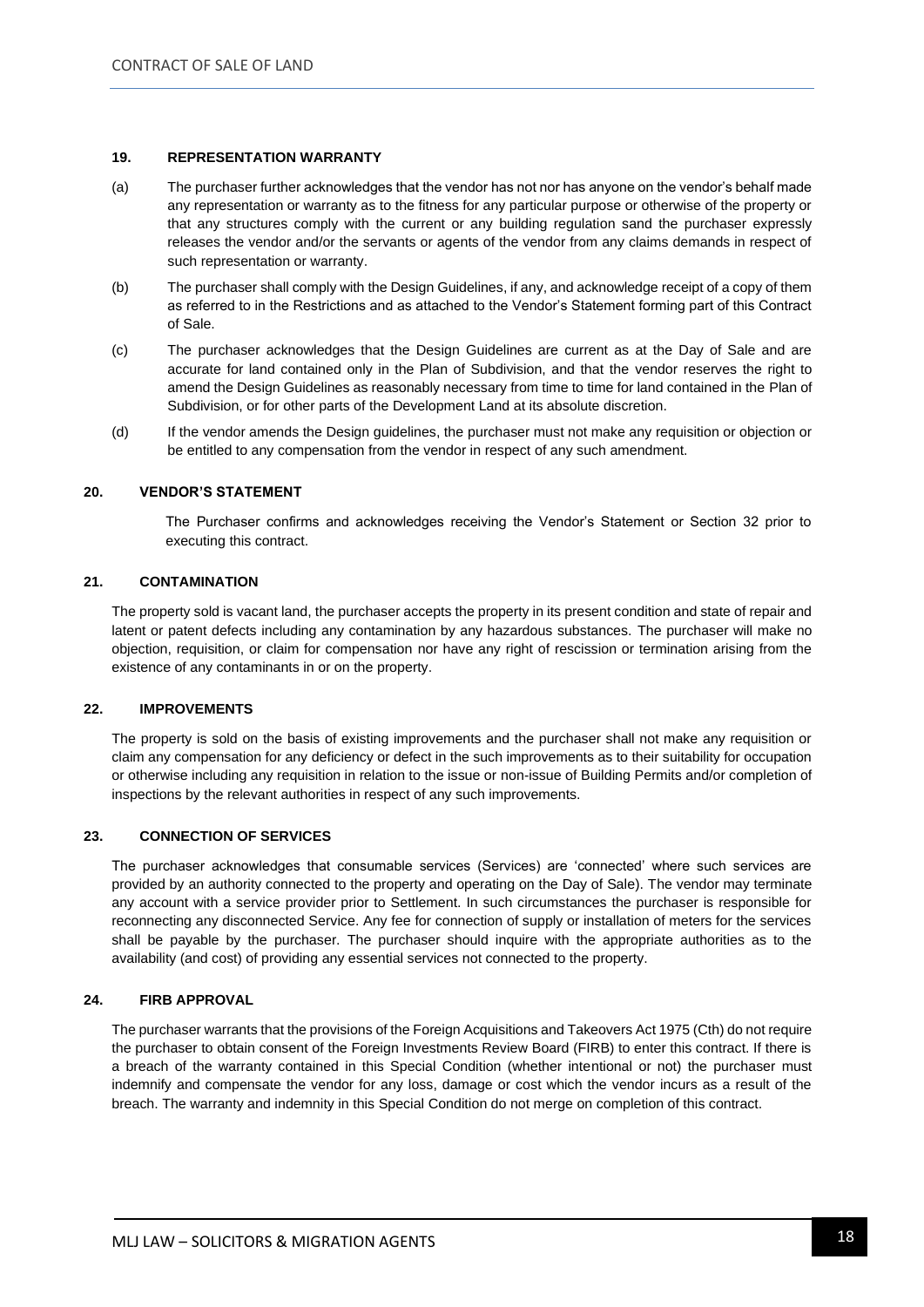#### **25. FRACTIONAL INTEREST**

- (a) If there is more than one purchaser, it is the purchaser's responsibility to ensure that this contract correctly records at the Date of Sale the proportions in which the purchasers are purchasing the property (Proportions).
- (b) If the Proportions recorded in the transfer differ from those recorded in the contract, it is the purchasers' responsibility to pay any additional duty which may be assessed as a result of the variation.
- (c) The purchasers fully indemnify the vendor, the vendor's Estate Agent and the vendor's Legal Practitioner against any claims or demands which may be made against any or all of them in relation to any additional duty payable as a result of the Proportions in the transfer differing from those in this contract.
- (d) This Special Condition will not merge on completion.

#### **26. PAYMENT BY EFT**

- (a) Subject to general condition 11.3, the purchaser may pay the deposit or any part of it or any amount due under this contract by way of electronic funds transfer to the vendor's estate agent, legal practitioner or conveyancer.
- (b) The purchaser must notify the vendor's estate agent, legal practitioner or conveyancer in writing of sufficient particulars to readily identify the relevant conveyancing transaction and the reference details recorded against the money electronically transferred to the transaction number, before or as soon as the money has been remitted to the purchaser's financial institution for transfer to the intended recipient. The purchaser must provide reasonable evidence of the electronic remittance to the financial institution if requested by the intended recipient.
- (c) Payment is made when cleared funds are received in the intended recipient's bank account.
- (d) Each party must do everything reasonably necessary to assist the other party trace and identify the recipient of any mistaken payment and to recover the mistaken payment.

#### **27 PURCHASER ACKNOWLEDGEMENTS**

The purchaser acknowledges:

- (a) having sufficient opportunity to carry out investigations and to make enquiries in relation to the property before signing this contract;
- (b) that no information, representation or warranty provided or made by or on behalf of the vendor other than expressed in this contract was provided or made with the intention or knowledge that it would be relied upon by the purchaser;
- (c) that no information, representation or warranty referred to in Special Condition 29B has been relied upon by the purchaser;
- (d) that the purchaser relied only on the purchaser's inspection of, and searches and enquiries in connection with, the property when entering this contract; and that to the maximum extent permissible by law and equity, the vendor is not liable to the purchaser in connection with any information, representation or warranty provided or made by or on behalf of the vendor

#### **28. PLAN**

**A.** Conditional Sale

This contract is subject to the condition subsequent that the plan is registered by the registration date. The period between the day of sale and the registration date is the specified period for the purchases of section 9AE of the Sale of Property/land Act.

#### B. Vendor's Endeavours

The vendor will, at its own cost, endeavour to have the plan certified, endorsed with a statement of compliance, and registered under Part 4 of the Subdivision Act.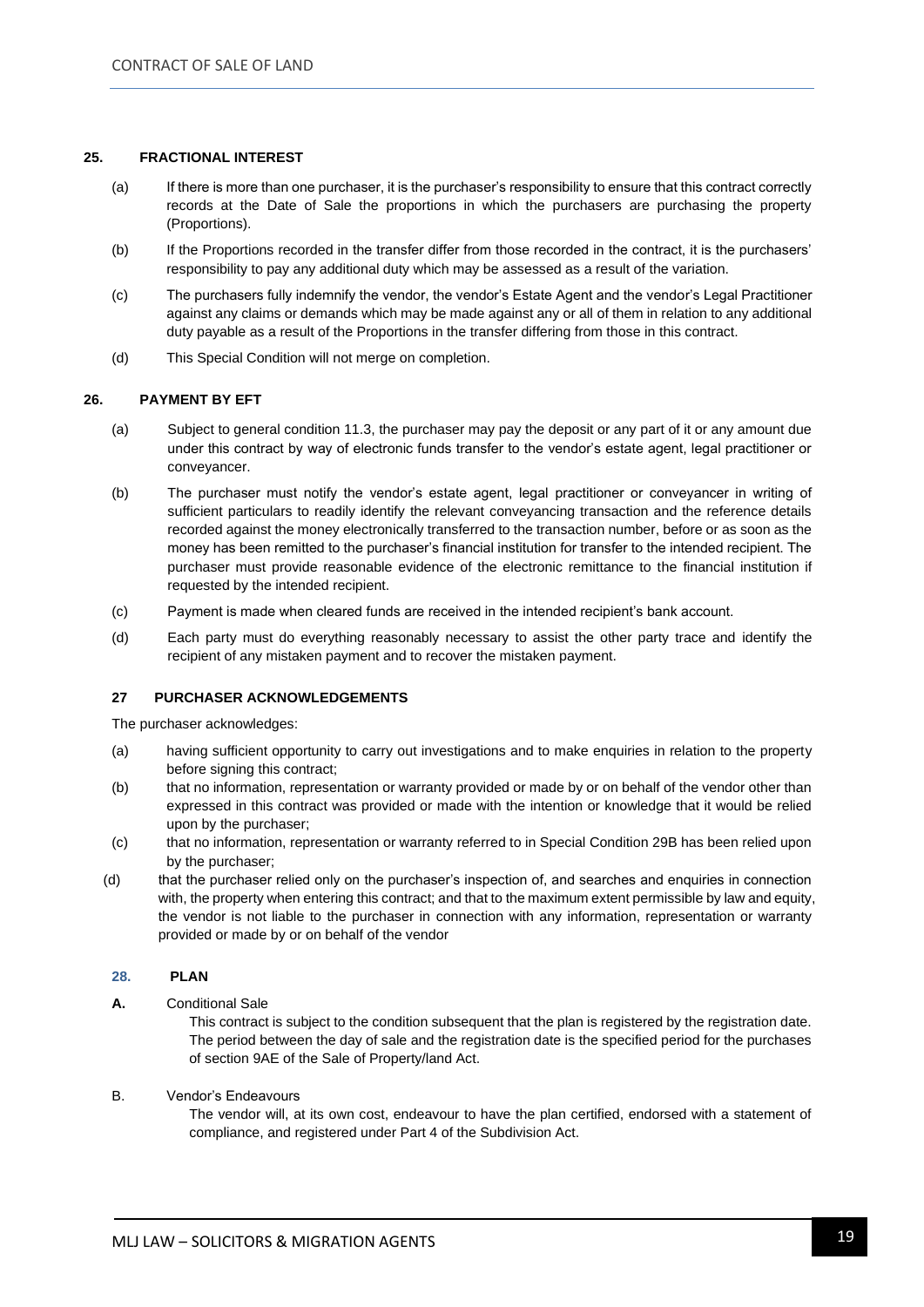#### C Right to Terminate

If the plan is not registered within 24 months from the date of execution of the contract (Registration date) by the registrar by the registration date then either party may terminate this contract by notice in writing to the other party. A notice under this Special Condition 28C will have no effect if the other party receives it after the plan is registered.

Consequences of Termination

- (i) If this contract is terminated pursuant to Special Condition 28C, the deposit and any interest accrued (less bank and government charges) will be refunded to the purchaser.
- (ii) The purchaser must not claim any compensation if this contract is terminated pursuant to Special Condition 28C.
- (iii) The right to a refund of the deposit and any interest accrued (less bank and government charges) shall be the sole right of the purchaser in connection with such termination.

#### **29 AMENDMENTS TO PLAN**

- **A.** Subject to section 9AC of the Sale of Property/land Act, the Vendor may make such amendments to the plan that:
	- (i) may be necessary to:
		- i. accord with surveying practice; or
		- ii. comply with any requirement, recommendation or requisition of an authority or registrar; or
	- (ii) in the opinion of the vendor (acting reasonably) are required or necessary for the purposes of the development, which may include:
		- (a) alterations required for the adequate servicing of the Site or any part of it;
		- (b) creating additional lots including reducing or altering the common property to create such lots.
- B. The Vendor will advise the purchaser in writing of any proposed amendment to the plan required by the registrar or requested by the vendor within 14 days after the receipt of the requirement of the registrar or the making of the request by the vendor (as the case may be).
- C. The purchaser must advise the vendor within 14 days of receipt of the proposed amendments (time being of the essence) whether the purchaser consents to those amendments.
- D. The purchaser agrees to accept the property described on the plan as ultimately registered notwithstanding that there may be minor variations or discrepancies between the lot or lots hereby sold and the lot or lots on the registered plan.
- E. Without limiting any other provision in this Special Condition the purchaser acknowledges and agrees that:
	- (i) the vendor may create additional lots by further subdividing any lots in any stage of the plan which may result in reducing the area of the common property; and
		- (ii) if on the day of sale the property/land is described as more than one lot, the vendor may consolidate those lots into one or more titles as the vendor sees fit (but is not obliged to do so).
- F. The purchaser agrees not to object because of:
	- (i) any amendment or alteration to the plan which does not materially affect the property/land (as determined by the Law Institute Property Law Dispute Resolution Committee of Victoria); or
	- (ii) the creation of any additional lots; or
	- (iii) the consolidation of any lot with another lot or lots; or
	- (iv) any alleged misdescription of the property/land or deficiency in its area or measurements; or
	- (v) any renumbering of stages or lots on the plan,

#### **nor will the purchaser call upon the vendor to amend title or pay all or any part of the cost of doing so.**

G. The purchaser agrees that (without limitation) an amendment to the plan which results in a change to the area of the property of less than 5% is a minor variation or discrepancy and does not materially affect the property/land.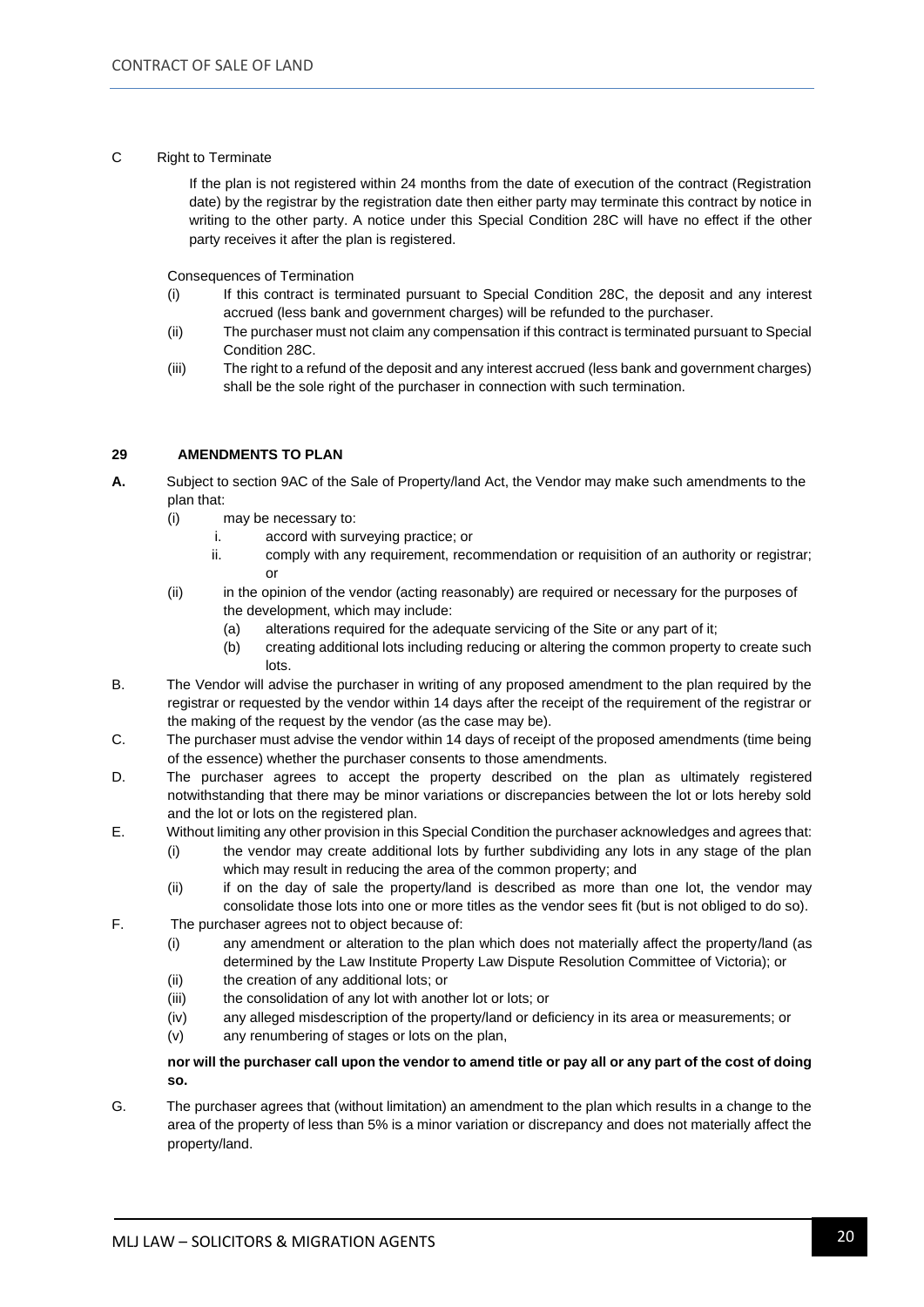#### **30 ENCUMBRANCES**

- **i.** Purchaser buys subject to Encumbrances
	- (a) The purchaser:
		- (i) admits that the property is sold subject to the provisions of the Subdivision Act;
		- (ii) buys the property subject to:
			- (a) the Encumbrances.
			- (b) all restrictions on its use or development that are imposed or prescribed by the laws that apply to it;
			- (c) all easements and encumbrances affecting the site including those created or implied by the Subdivision Act; and
			- (d) the rights of the vendor under this contract; and
- ii. Further encumbrances
	- (b) The purchaser acknowledges that the vendor:
		- (i) may create or grant easements, covenants, restrictions and other rights and obligations affecting the whole or any part of the site;
		- (ii) may enter into an agreement under section 173 of the *Planning and Environment Act 1987* (Vic);
		- (iii) may grant leases or other occupation rights to third parties over the site (excluding the property) including, without limitation, statutory authorities and suppliers of utilities;
		- (iv) is entitled to require that:
			- (a) the transfer incorporates a covenant; or
			- (b) create an easement or other restriction that will burden the property/land,

#### **if any one or more of these are:**

- (v) required by any authority;
- (vi) required for the certification or registration of the plan; or
- (vii) in the opinion of the vendor (acting reasonably), necessary or desirable for the development, use, occupation, proper management or adequate servicing of the site or of any part of it.

(viii) Section 10(1) of the Sale of Property/land Act does not apply to this contract in respect of the final location of an easement shown on the certified plan.

#### **31 DISCLOSURE OF SURFACE LEVEL WORKS**

The vendor notifies the purchaser pursuant to section 9AB of the Sale of Property/land Act details of all works affecting the natural surface level of the property/land in the lot sold or any property/land abutting the lot sold in the same subdivision of as the lot which:

- (a) have been carried out on that property/land after the certification of the plan and before the date of this contract; or
- (b) are at the date of this contract being carried out or are proposed to be carried out on that property/land, are set out in the Plan of Surface Level Works.

#### **32 CAVEAT**

**A.** No caveat to be lodged

The purchaser must not lodge nor cause or allow any person claiming through it or acting on its behalf to lodge any caveat over any certificate of title relating to the site, the development, the property/land or the property including over any certificate of title that issues upon registration of the plan by the registrar.

#### **B.** Purchaser's acknowledgement

The purchaser acknowledges that breach of Special Condition 31A:

- (i) may delay or prevent registration of the plan by the registrar;
- (ii) may delay or prevent settlement by the vendor of sales of all or some of the lots; and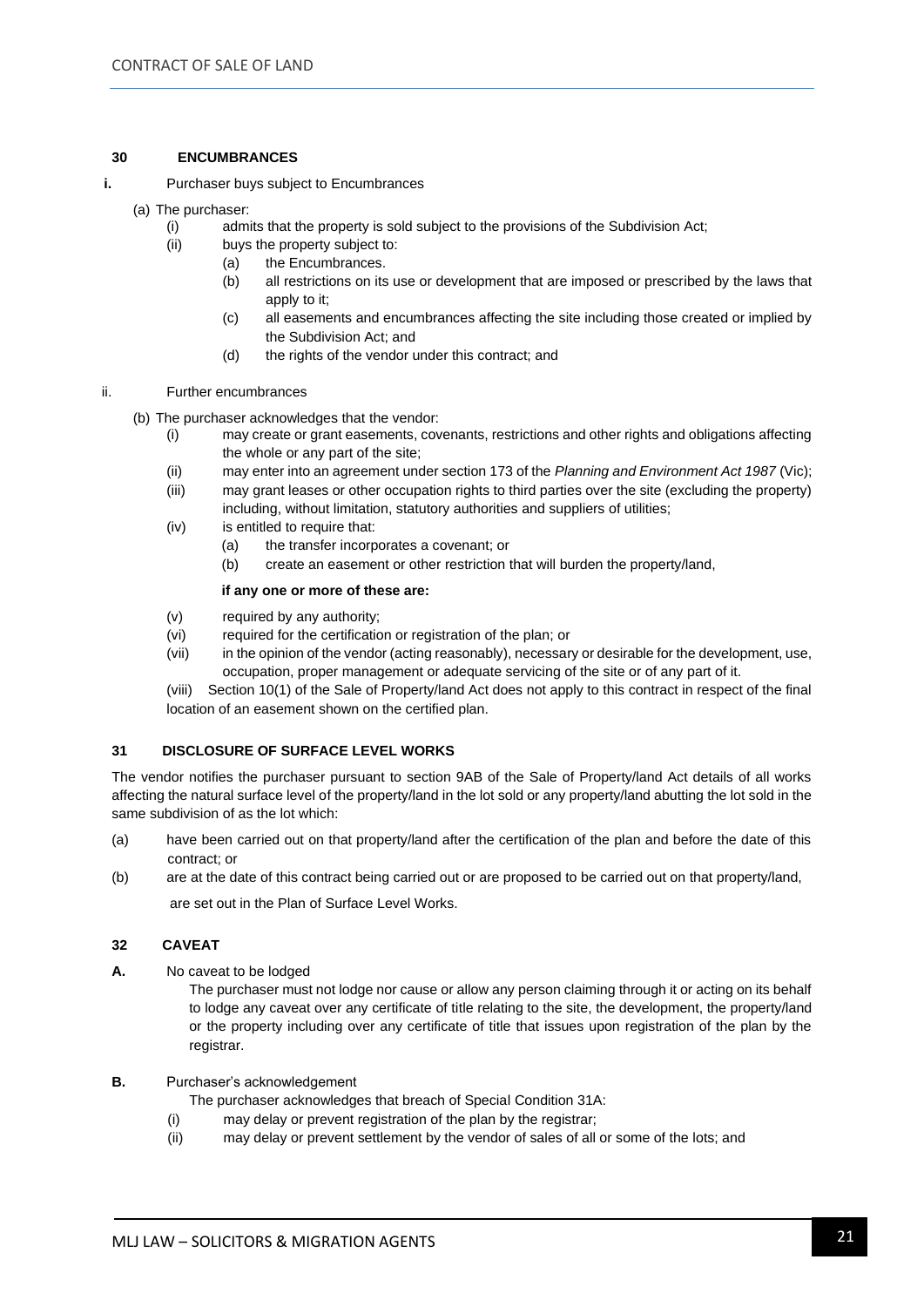- (iii) to the extent that it delays any such settlement, entitles the vendor to recover from the purchaser interest, holding costs and other charges including under any other contract of sale for any lot or any agreement relating to financing of the development.
- **C.** Appointment as attorney

The purchaser irrevocably appoints the vendor and each director, officer and manager of the vendor as its attorney to sign and lodge a withdrawal or any caveat lodged by the purchaser in breach of Special Completion of Development

- **33**. Pre-settlement inspection
	- (a) The purchaser may inspect the condition of the property before settlement is due by making an appointment with the vendor's agent to inspect the premises..
	- (b) The vendor retains the right to:
		- (i) set the time and date of the purchaser's inspection appointment;
		- (ii) limit the duration of an inspection appointment; and
		- (iii) limit the number of people attending an inspection appointment.
	- (c) The purchaser is entitled to only one inspection of the property before the date settlement is due.

#### **34 OUTGOINGS**

#### **A. Statement of adjustments**

The Purchaser's legal practitioner will prepare and provide to the Vendor or the Vendor's legal practitioner or conveyancer the statement of adjustments taking into account all outgoings before settlement and after the purchaser or the purchaser's legal practitioner or conveyancer makes an appointment for settlement. This is an essential term of this contract.

#### **B. Supplementary rates**

If any supplementary or additional rates, fees, charges or outgoings are assessed, levied or charged against the property after registration of the plan, the purchaser will be solely responsible to bear or pay the supplementary or additional amount.

#### **C. Property/land tax**

- (a) The purchaser acknowledges that the State Revenue Office may group all the lots in the plan and assess property/land tax against the vendor in respect of the property based upon the aggregate of the unimproved values of each lot in the plan.
- (b) Notwithstanding that on a single holding basis no property/land tax may be assessable in relation to the property/land the purchaser agrees that it will pay to the State Revenue Office or reimburse the vendor for property/land tax on the property/land calculated by using the proportional amount of property/land tax attributable to the property shown in the vendor's property/land tax assessment for the year during which settlement occurs (or where such assessment has not issued at the settlement date, the proportional amount of property/land tax attributed to the property shown in a certificate issued in respect of the property under Section 105 of the *Property/land Tax Act 2005*);

#### **35 DEFAULT**

**A.** Purchaser to pay interest

If the purchaser fails to pay an amount due under this contract, it must pay interest on that amount at the interest rate from the date on which the amount should have been paid until the date it is paid. The interest to be paid under this Special Condition must be paid on the date of actual settlement.

B. Time remains of the essence

The purchaser's obligation to pay interest under Special Condition 40A does not mean that time is not of the essence for the performance of the purchaser's obligations under this contract.

#### C. Other rights unaffected Nothing in this Special Condition limits the rights of the vendor if the purchaser defaults under this contract.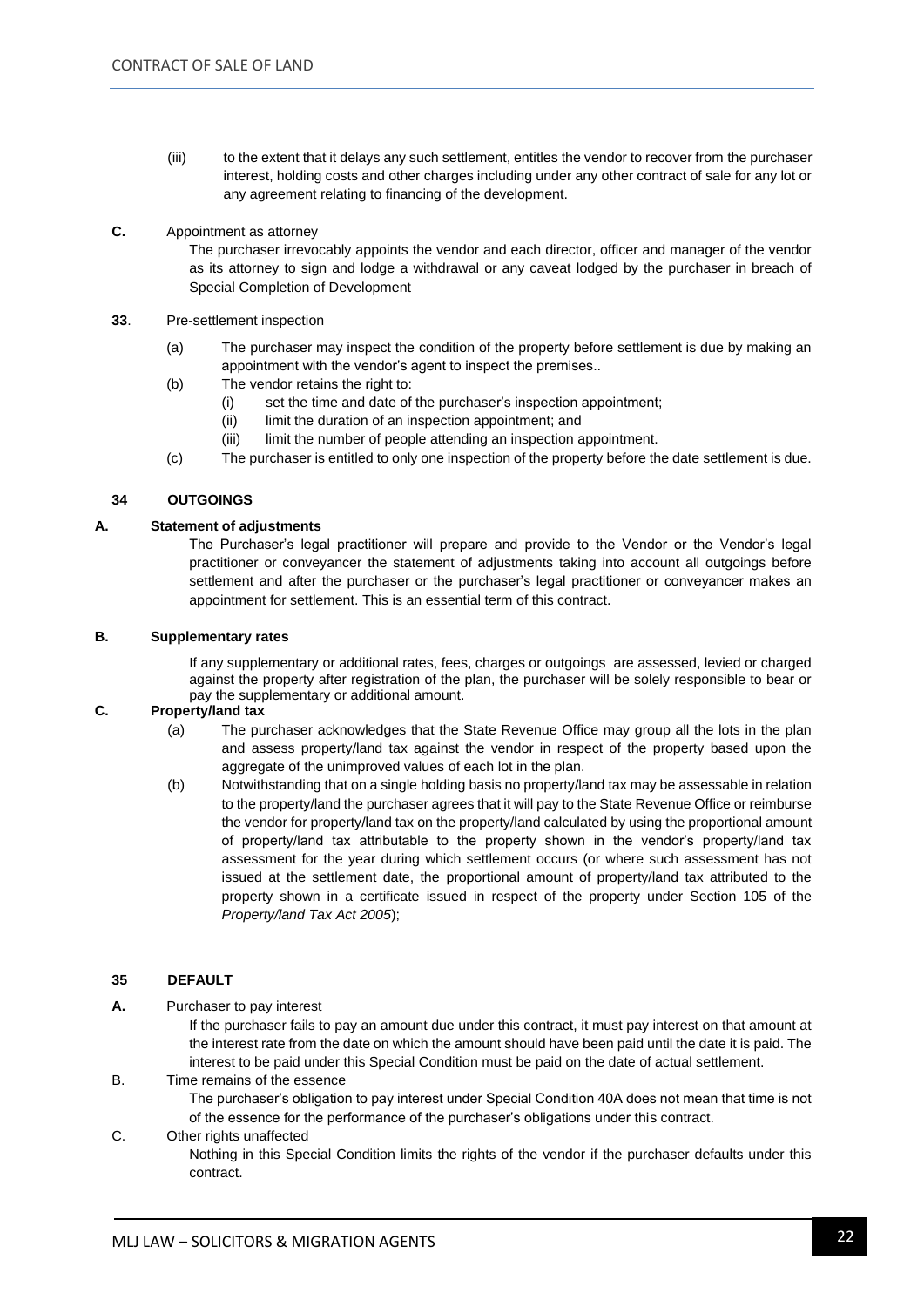D. Property/land tax

If, as a result of a breach of this contract by the purchaser, the property is registered in the name of the vendor at midnight on 31 December following the settlement date, property/land tax will be adjusted on the basis that the purchaser pays all of the property/land tax assessed, charged and levied on the vendor in respect of the property after the settlement date.

#### **36 VENDOR'S RIGHTS**

- **A.** Vendor's right not to proceed
	- The Vendor may within 24 months after the day of sale end this contract by notice to the purchaser if:
	- (a) in the vendor's opinion it has been or will be unable to enter into a sufficient number of contracts to sell lots on the plan to enable the development to proceed; or
	- (b) it is unable to obtain finance for the development on terms acceptable to it.
- B. Consequences of termination
	- (a) If this contract is terminated pursuant to Special Condition 41A, the deposit and any interest accrued (less bank and government charges) will be refunded to the purchaser.
	- (b) The purchaser must not claim any compensation if this contract is terminated pursuant to this Special Condition.
	- (c) The right to a refund of the deposit and any interest accrued (less bank and government charges) shall be the sole right of the purchaser in connection with such termination.
- C. Completion of the development
	- (c) The vendor may, for the purposes of completion of the development, after settlement:
		- (a) carry out works (including demolition, alterations, refurbishments and repairs) on the development;
		- (b) use, operate, install, repair, maintain, remove, replace and temporarily interrupt services; and
		- (c) appoint agents or others to exercise any of the vendor's rights,

#### **but in doing so, the vendor must take reasonable steps to minimise interference with the purchaser's enjoyment and use of the property**.

- D. Embedded Network System
	- (a) The vendor may include in the development an embedded network system for the supply of gas, electricity and/or telecommunications to the common property and lot owners .
	- (b) For the embedded network system, the vendor may install service wires, cables, conduits and pipe shafts under, over or within any of the lots or common property.
	- (c) The vendor may itself enter into any agreement required to give effect to the embedded network system for the supply of gas, electricity and/or telecommunications.
- E. Vendor may conduct activities
	- The purchaser acknowledges that both before and after the date of actual settlement, the vendor and the vendor's associates may:
	- (a) conduct selling activities from the site;
	- (b) place and maintain on and outside of the site (excluding the property) signs in connection with those selling activities; and
- F. No Objection
	- (d) The purchaser may not object because of anything contemplated by the above special conditions.

#### **37. DEALINGS**

**A.** No resale

The purchaser must not prior to settlement, agree to sell or agree to transfer the property/land without the prior written consent of the vendor (which may be given or withheld at the vendor's absolute discretion) until every lot on the plan has been sold by the vendor.

#### **B. Dealings by the vendor**

(a) The purchaser acknowledges and agrees that the vendor may assign its rights under this contract to a third party but that it will remain liable to the purchaser for the performance of the vendor's obligations under this contract.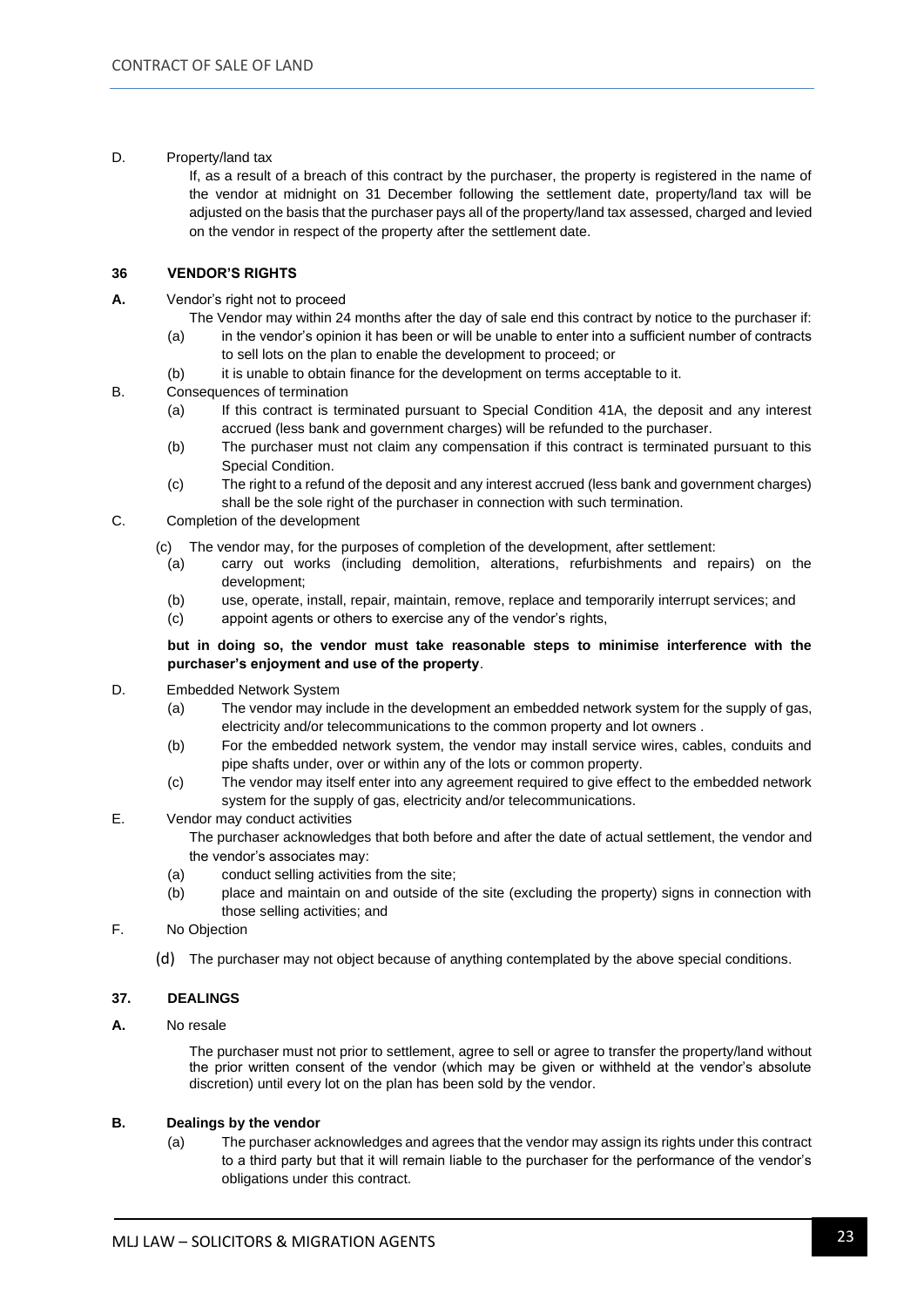- (b) The vendor will notify the purchaser if it assigns its rights under this contract.
- (c) The purchaser agrees not to object if the vendor assigns its rights under this contract.

..................................................................................................................................................................

#### **C. Mortgages and charges**

The vendor may grant mortgages or charges over the site or the property/land at any time up till settlement.

#### **FURTHER SPECIAL CONDITIONS**

- 1. The Vendor shall provide a rebate of \$5,000.00 to the Purchaser if the Purchaser completes the construction of a house together with acceptable landscaping, fenced and driveway completed in accordance with the Building Design Guidelines within 18 months from the date of Settlement.
- 2. The Purchaser agrees with the Vendor that the Purchaser shall not make any Claim against the Vendor for any contribution to the cost of undertaking the Fencing Works or any other types of fencing on any other part of the Property or the Development Land pursuant to the provisions of the Fences Act 1968 (Vic), including any sums for liabilities which the Vendor may (whether or not it was aware of any) have incurred with any adjoining owners. However in the event the Vendor constructs the paling fence the Purchaser shall contribute 50% for the cost of the construction and the same shall be adjusted at settlement in favour of the Vendor.
- 3. Solar Panel rebate of \$2,500 and a further Solar Battery rebate \$2500.00 will be paid to Purchaser provided the House including Driveway is constructed within 18 months from date of Settlement and when we receive the Tax Invoice

..................................................................................................................................................................

Purchaser's Initial............... Vendor's Initial...................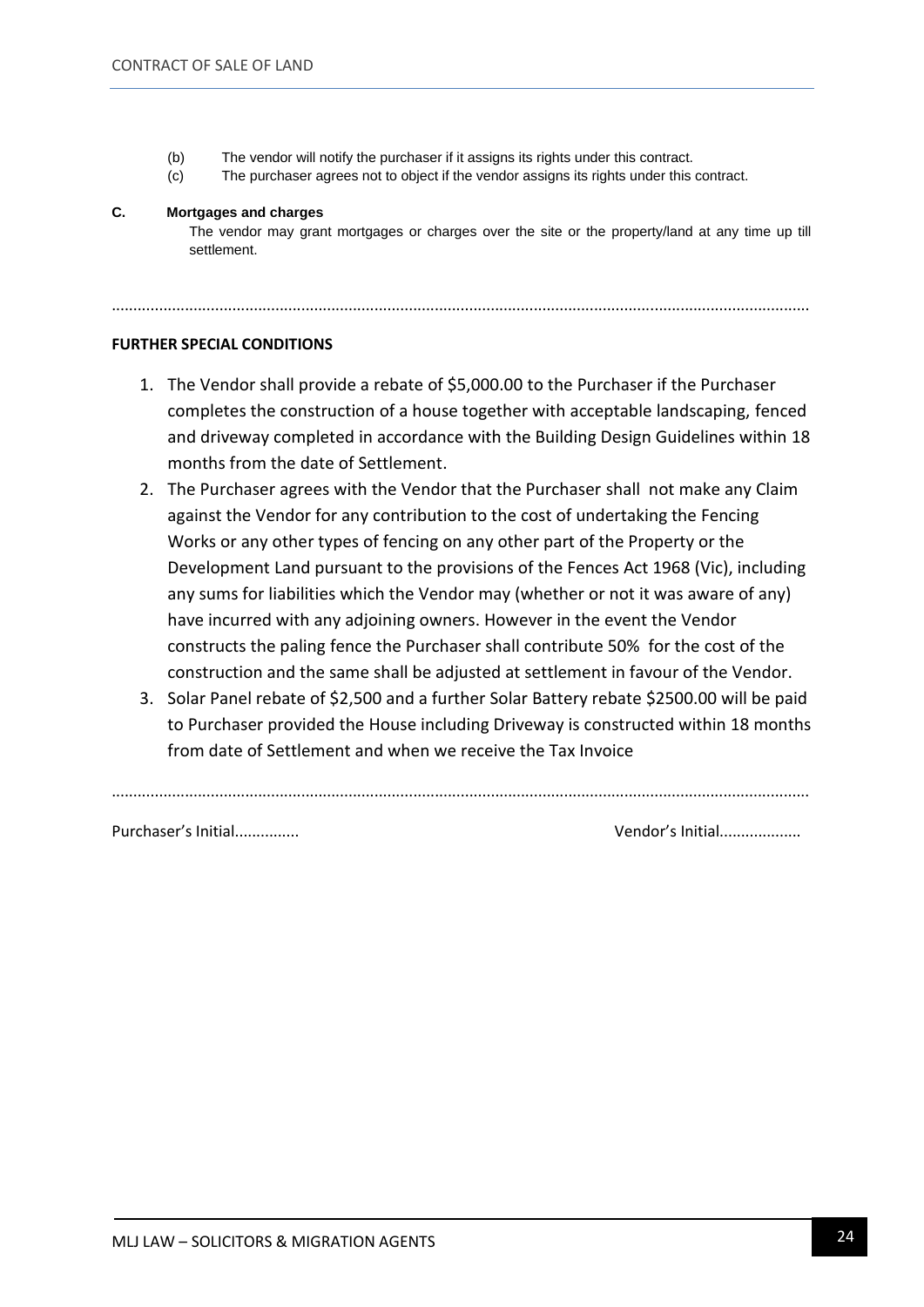### General Conditions

#### **TITLE**

#### **1. ENCUMBRANCES**

- 1.1 The purchaser buys the property subject to:
	- (a) any encumbrance shown in the section 32 statement other than mortgages or caveats; and
	- (b) any reservations in the crown grant; and
	- (c) any lease referred to in the particulars of sale
- 1.2 The purchaser indemnifies the vendor against all obligations under any lease that are to be performed by the landlord after settlement.
- 1.3 In this general condition 'section 32 statement' means a statement required to be given by a vendor under section 32 of the *Sale of Land Act 1962* in accordance with Division 2 of Part II of that Act.

#### **2. VENDOR WARRANTIES**

- 2.1 The vendor warrants that these general conditions 1 to 28 are identical to the general conditions 1 to 28 in the standard form of contract of sale of real estate prescribed by the former Estate Agents (Contracts) Regulations 2008 for the purposes of section 53A of the *Estate Agents Act* 1980.
- 2.2 The warranties in general conditions 2.3 and 2.4 replace the purchaser's right to make requisitions and inquiries.
- 2.3 The vendor warrants that the vendor:
	- (a) has, or by the due date for settlement will have, the right to sell the land; and
	- (b) is under no legal disability; and
	- (c) is in possession of the land, either personally or through a tenant; and
	- (d) has not previously sold or granted any option to purchase, agreed to a lease or granted a pre-emptive right which is current over the land and which gives another party rights which have priority over the interest of the purchaser; and
	- (e) will at settlement be the holder of an unencumbered estate in fee simple in the land; and
	- (f) will at settlement be the unencumbered owner of any improvements, fixtures, fittings and goods sold with the land.
- 2.4 The vendor further warrants that the vendor has no knowledge of any of the following:
	- (a) public rights of way over the land:
	- (b) easements over the land;
	- (c) lease or other possessory agreement affecting the land;
	- (d) notice or order affecting the land which will not be dealt with at settlement, other than the usual rate notices and any land tax notices;
	- (e) legal proceedings which would render the sale of land void or voidable or capable of being set aside.
- 2.5 The warranties in general conditions 2.3 and 2.4 are subject to any contrary provisions in this contract and disclosures in the section 32 statement required to be given by the vendor under section 32 of the *Sale of*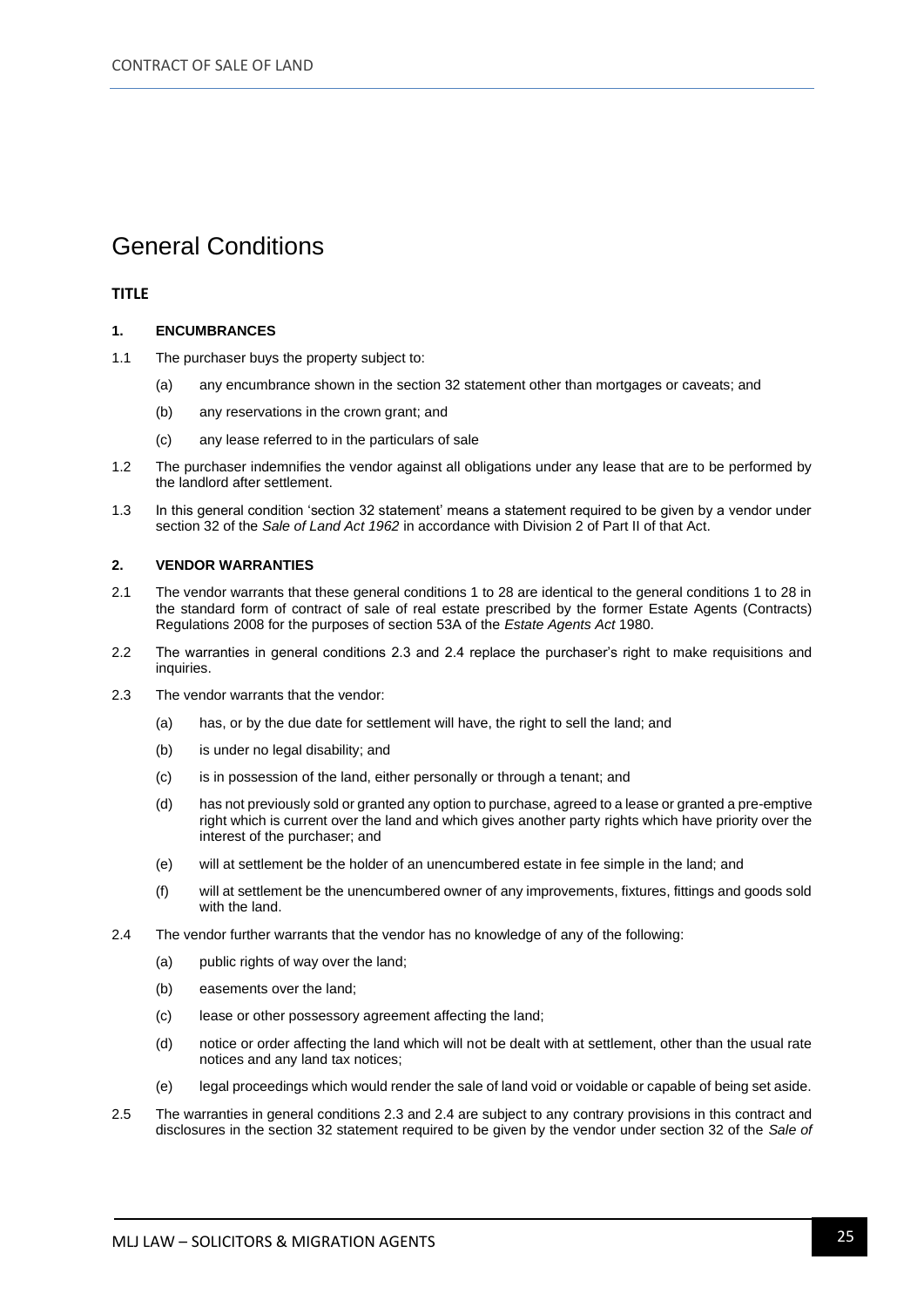*Land Act* 1962 in accordance with Division 2 of Part II of that Act.

- 2.6 If section 137B and 13C of the *Building Act* 1993 apply to this contract, the vendor warrants that:
	- (a) all domestic building work carried out in relation to the construction by or on behalf of the vendor of the home was carried out in a proper and workmanlike manner; and
	- (b) all materials used in that domestic building work were good and suitable for the purpose for which they were used and that, unless otherwise stated in the contract, those materials were new; and
	- (c) domestic building work was carried out in accordance with all laws and legal requirements, including, without limiting the generality of this warranty, the *Building Act* 1993 and regulation made under the *Building Act* 1993.
- 2.7 Words and phrases used in general condition 2.6 are defined in the *Building Act* 1993 have the same meaning in general condition 2.6.

#### **3. IDENTITY OF THE LAND**

- 3.1 An omission or mistake in the description of the property or any deficiency in the area, description or measurements of the land does not invalidate the sale.
- 3.2 The purchaser may not:
	- (a) make any objection or claim for compensation for any alleged misdescription of the property or any deficiency in its area or measurements; or
	- (b) require the vendor to amend title or pay any cost of amending title.

#### **4. SERVICES**

- 4.1 The vendor does not represent that the services are adequate for the purchaser's proposed use of the property and the vendor advises the purchaser to make appropriate inquires. The condition of the services may change between the day of sale and settlement and the vendor does not promise that the services may change between the day of sale and settlement and the vendor does not promise that the services will be in the same condition at settlement as they were on the day of sale.
- 4.2 The purchaser is responsible for the connection of all services to the property after settlement and the payment of any associated cost.

#### **5. CONSENTS**

The vendor must obtain any necessary consent or licence required for the sale. The contract will be at an end and all money paid must be refunded if any necessary consent or licence is not obtained by settlement.

#### **6. TRANSFER**

The transfer of land document must be prepared by the purchaser and delivered to the vendor at least 10 days before settlement. The delivery of the transfer of land document is not acceptance of title. The vendor must prepare any document required for assessment of duty on this transaction relating to matters that are or should be within the knowledge of the vendor and, if requested by the purchaser, must provide a copy of that document at least 3 days before settlement.

#### **7. RELEASE OF SECURITY INTEREST**

- 7.1 This general condition applies if any part of the property is subject to a security interest to which the *Personal Securities Act* 2009 (Cth) applies.
- 7.2 For the purposes of enabling the purchaser to search the Personal Property Securities Register for any security interests affecting any personal property for which the purchaser may be entitled to a release, statement, approval or correction in accordance with general condition 7.4, the purchaser may request the vendor to provide the vendor's date of birth to the purchaser. The vendor must comply with a request made by the purchaser under this condition if the purchaser makes the request at least 21 days before the due date for settlement.
- 7.3 If the purchaser is given the details of the vendor's date of birth under condition 7.2, the purchaser must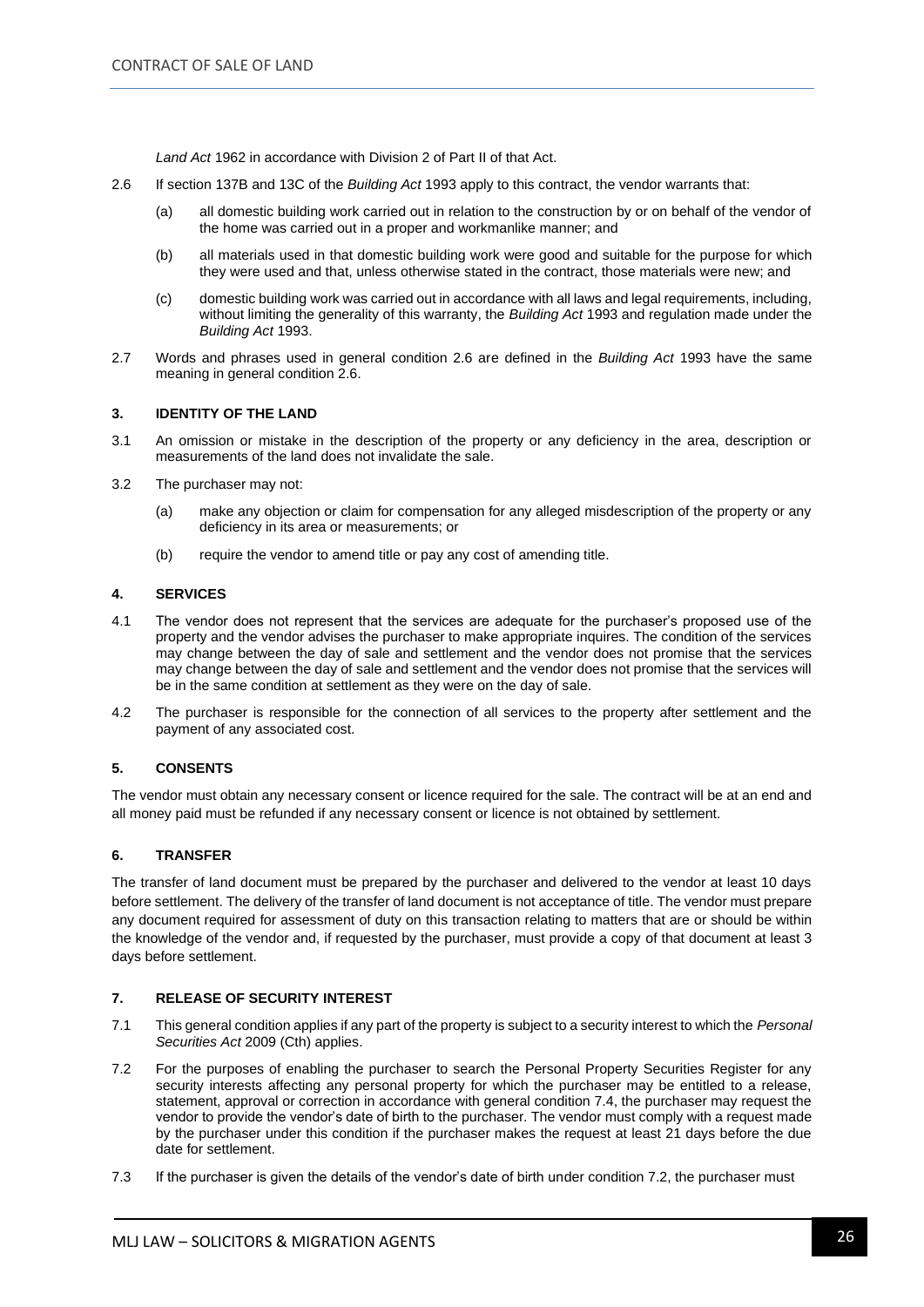- (a) only use the vendor's date of birth for the purposes specified in 7.2; and
- (b) keep the date of birth of the vendor secure and confidential.
- 7.4 The vendor must ensure that at or before settlement, the purchaser receives
	- (a) a release from the secured party releasing the property from the security interest; or
	- (b) a statement in writing in accordance with section 275(1)(b) of the *Personal Property Securities Act*  2009 (Cth) setting out that the amount or obligation that is secured is nil at settlement; or
	- (c) a written approval or correction in accordance with section 275(a)(c) of the *Personal Property Securities Act* 2009 (Cth) indicating that, on settlement, the personal property included in the contract is not or will not be property in which the security interest is granted .
- 7.5 Subject to general condition 7.6, the vendor is not obliged to ensure that the purchaser receives a release, statement, approval or correction in respect of personal property–
	- (a) that–
		- (i) the purchaser intends to use predominantly for personal, domestic or household purposes; and
		- (ii) has a market value of not more than \$5000 or, if a greater amount has been prescribed for the purposes of section 47(1) of the *Personal Property Securities Act* 2009 (Cth), not more than that prescribed amount; or
	- (b) that is sold in the ordinary course of the vendor's business of selling personal property of that kind.
- 7.6 The vendor is obliged to ensure that the purchaser receives a release, statement, approval or correction in respect of personal property described in general condition 7.5 if –
	- (a) the personal property is of a kind that may or must be described by serial number in the Personal Property Securities Register; or
	- (b) the purchaser has actual or constructive knowledge that the sale constitutes a breach of the security agreement that provides for the security interest.
- 7.7 A release for the purposes of general condition 7.4(a) must be in writing.
- 7.8 A release for the purposes of general condition 7.4(a) must be effective in releasing the goods from the security interest and be in a form which allows the purchaser to take title to the goods free of that security interest.
- 7.9 If the purchaser receives a release under general condition 7.4(a) the purchaser must provide the vendor with a copy of the release at or as soon as practicable after settlement.
- 7.10 In addition to ensuring that a release is received under general condition 7.4(a), the vendor must ensure that at or before settlement the purchaser receives a written undertaking from a secured party to register a financing change statement to reflect that release if the property being released includes goods of a kind that are described by serial number in the Personal Property Securities Register.
- 7.11 The purchaser must advise the vendor of any security interest that is registered on or before the day of sale on the Personal Property Securities Register, which the purchaser reasonably requires to be released, at least 21 days before the due date for settlement.
- 7.12 The purchaser may delay settlement until 21 days after the purchaser advises the vendor of the security interests that the purchaser reasonably requires to be released if the purchaser does not provide an advice under general condition 7.11.
- 7.13 If settlement is delayed under general condition 7.12 the purchaser must pay the vendor
	- (a) interest from the due date for settlement until the date on which settlement occurs or 21 days after the vendor receives the advice, whichever is earlier; and
	- (b) any reasonable costs incurred by the vendor as a result of the delay –

as though the purchaser was in default.

7.14 The vendor is not required to ensure that the purchaser receives a release in respect of the land. This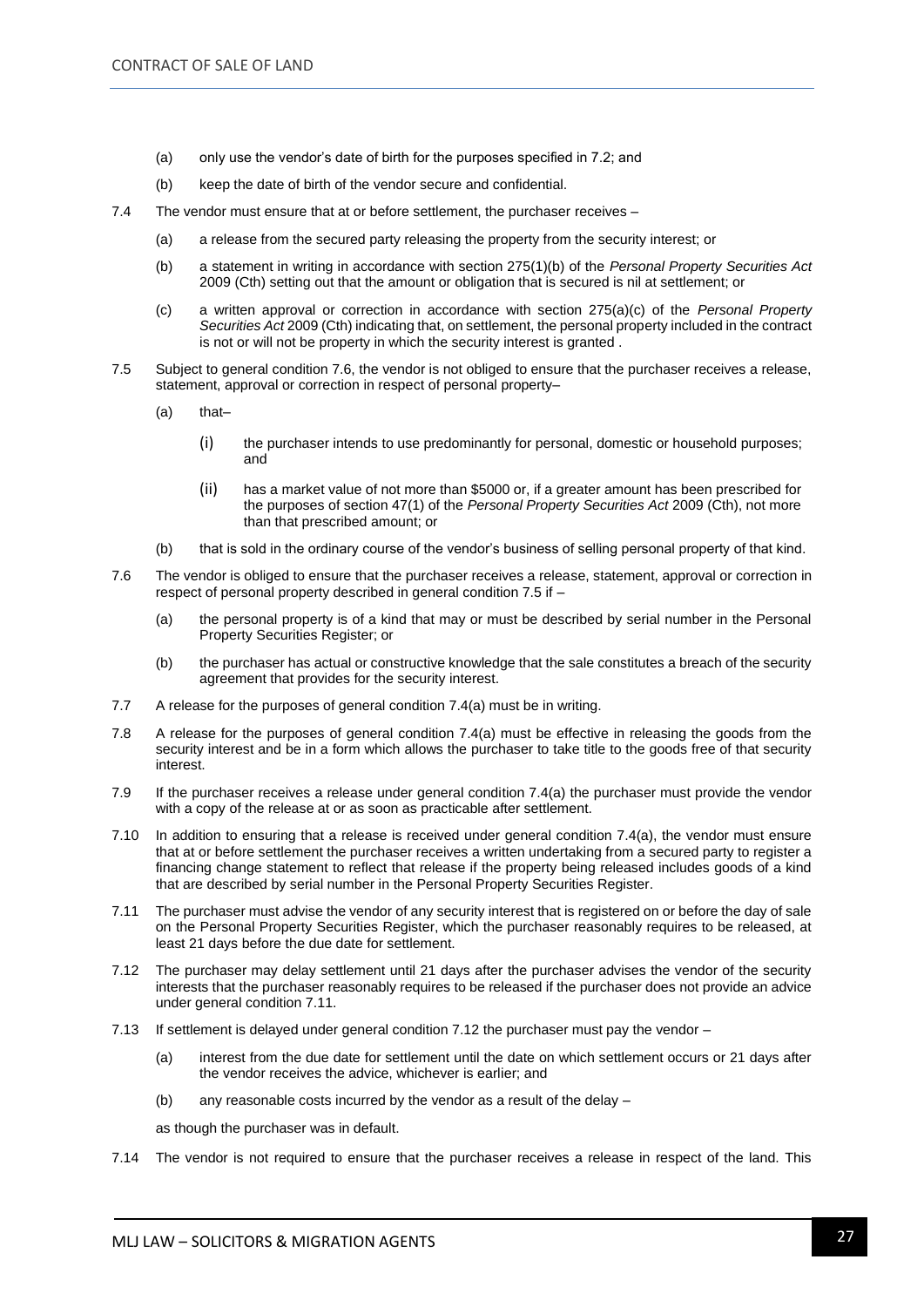general condition 7.14 applies despite general condition 7.1.

7.15 Words and phrases which are defined in the *Personal Property Securities Act* 2009 (Cth) have the same meaning in general condition 7 unless the context requires otherwise.

#### **8. BUILDER WARRANTY INSURANCE**

The vendor warrants that the vendor will provide at settlement details of any current builder warranty insurance in the vendor's possession relating to the property if requested in writing to do so at least 21 days before settlement.

#### **9. GENERAL LAW LAND**

- 9.1 This general condition only applies if any part of the land is not under the operation of the *Transfer of Land Act* 1958.
- 9.2 The vendor is taken to be the holder of an unencumbered estate in fee simple in the land if there is an unbroken chain of title starting at least 30 years before the day of sale proving on the face of the documents the ownership of the entire legal of equitable estate without the aid of other evidence.
- 9.3 The purchaser is entitled to inspect the vendor's chain of title on request at such place in Victoria as the vendor nominates.
- 9.4 The purchaser is taken to have accepted the vendor's title if:
	- (a) 21 days have elapsed since the day of sale; and
	- (b) the purchaser has not reasonably objected to the title or reasonably required the vendor to remedy a defect in the title.
- 9.5 The contract will be at an end if:
	- (a) the vendor gives the purchaser a notice that the vendor is unable or unwilling to satisfy the purchaser's objection or requirement and that the contract will lend if the objection or requirement is not withdrawn within 14 days of giving of the notice; and
	- (b) the objection or requirement is not withdrawn in that time.
- 9.6 If the contract ends in accordance with general condition 9.5, the deposit must be returned to the purchaser and neither party has a claim against the other in damages.
- 9.7 General condition 10.1 should be read, in respect of that part of the land which is not under the operation of the *Transfer of Land Act* 1958, as if the reference to 'registered proprietor' is a reference to 'owner'.

#### **MONEY**

#### **10. SETTLEMENT**

- 10.1 At settlement:
	- (a) the purchaser must pay the balance; and
	- (b) the vendor must:
		- (i) do all things necessary to enable the purchaser to become the registered proprietor of the land; and
		- (ii) give either vacant possession or receipt of rents and profit in accordance with particulars of sale.
- 10.2 The vendor's obligations under this general condition continue after settlement.
- 10.3 Settlement must be conducted between the hours of 10.00 am and 4.00 pm unless the parties agree otherwise.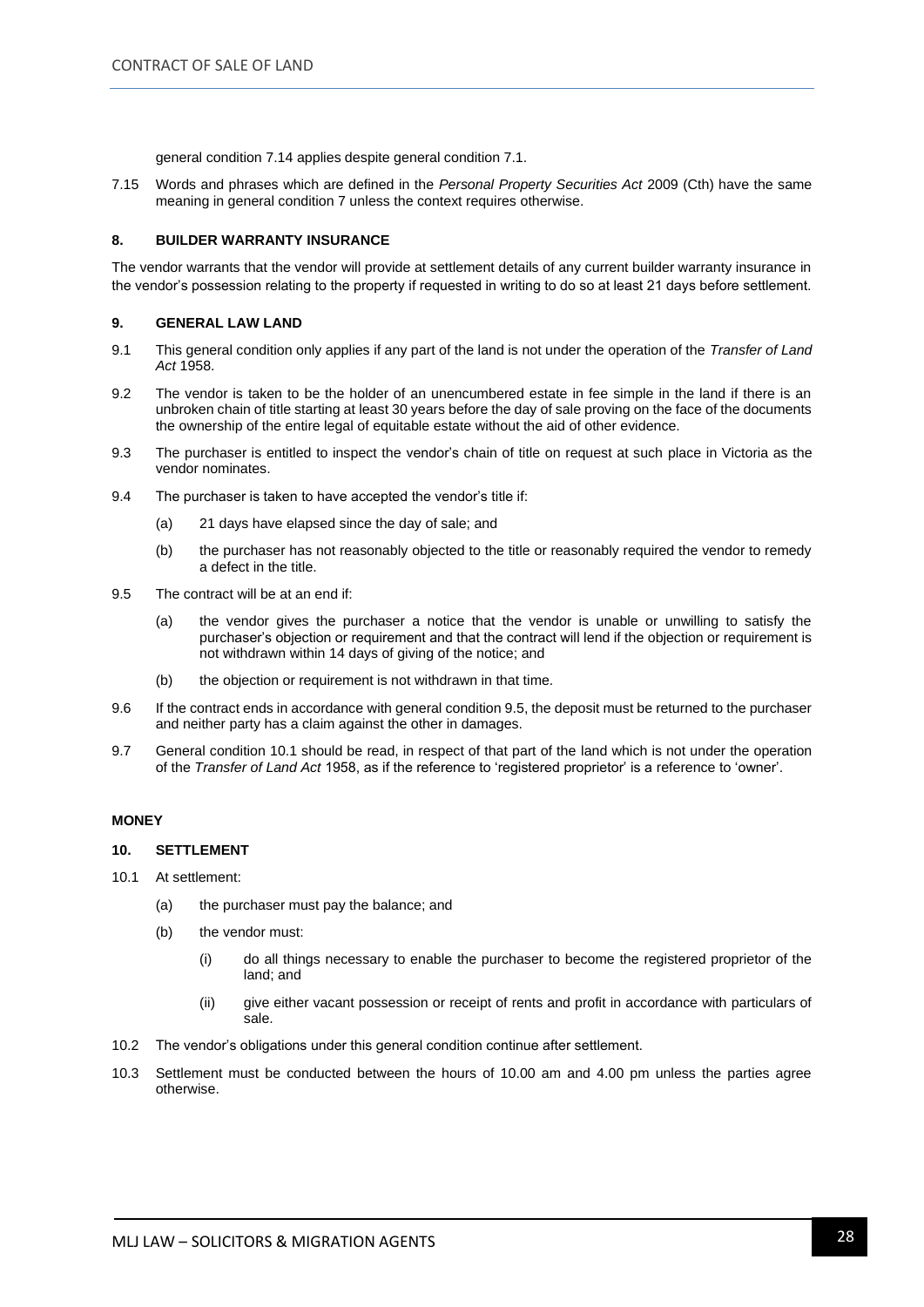#### **11. PAYMENT**

- 11.1 The purchaser must pay the deposit:
	- (a) to the vendor's licensed estate agent; or
	- (b) if here is no estate agent, to the vendor's legal practitioner or conveyancer; or
	- (c) if the vendor directs, into a special purpose account in an authorised deposit-taking institution in Victoria specified by the vendor in the joint names of the purchaser and the vendor.
- 11.2 If the land sold is a lot on an unregistered plan of subdivision, the deposit:
	- (a) must not exceed 10% of the price; and
	- (b) must be paid to the vendor's estate agent, legal practitioner or conveyancer and held by the estate agent, legal practitioner, or conveyancer on trust for the purchaser until the registration of the plan of subdivision.
- 11.3 The purchaser must pay all money other than the deposit:
	- (a) to the vendor, or the vendor's legal practitioner or conveyancer; or
	- (b) in accordance with a written direction of the vendor or the vendor's legal practitioner or conveyancer.
- 11.4 At settlement, payments may be made or tendered:
	- (a) in cash; or
	- (b) by cheque draw non an authorised deposit-taking institution; or
	- (c) if the parties agree, by electronically transferring the payment in the form of cleared funds.
- 11.5 For the purpose of this general condition 'authorised deposit-taking institution' means a body corporate in relation to which an authority under section 9(3) of the *Banking Act* 1959 (Cth) is in force.
- 11.6 At settlement, the purchaser must pay the fees on up to three cheques drawn on authorised deposit-taking institution. If the vendor requests that any additional cheques be drawn on an authorised deposit-taking institution, the vendor must reimburse the purchaser for the fees incurred.

#### **12. STAKEHOLDING**

- 12.1 The deposit must be released to the vendor if:
	- (a) the vendor provides particulars, to the satisfaction of the purchaser, that either-
		- (i) there are no debts secured against the property; or
		- (ii) if there are any debts, the total amount of those debts does not exceed 80% of the sale price; and
	- (b) at least 28 days have elapsed since the particulars were given to the purchaser under paragraph (a); and
	- (c) all conditions of section 27 of the *Sale of Land Act* 1962 have been satisfied.
- 12.2 The stakeholder must pay the deposit and any interest to the party entitled when the deposit is released, the contract is settled, or the contract is ended.
- 12.3 The stakeholder may pay the deposit and any interest into court if it is reasonable to do so.

#### **13. GST**

- 13.1 The purchaser does not have to pay the vendor any GST payable by the vendor in respect of a taxable supply made under this contract in addition to the price unless the particulars of sale specify that the price is 'plus GST'. However the purchaser must pay to the vendor any GST payable by the vendor:
	- (a) solely as a result of any action taken or intended to be taken by the purchaser after the day of sale, including a change of use; or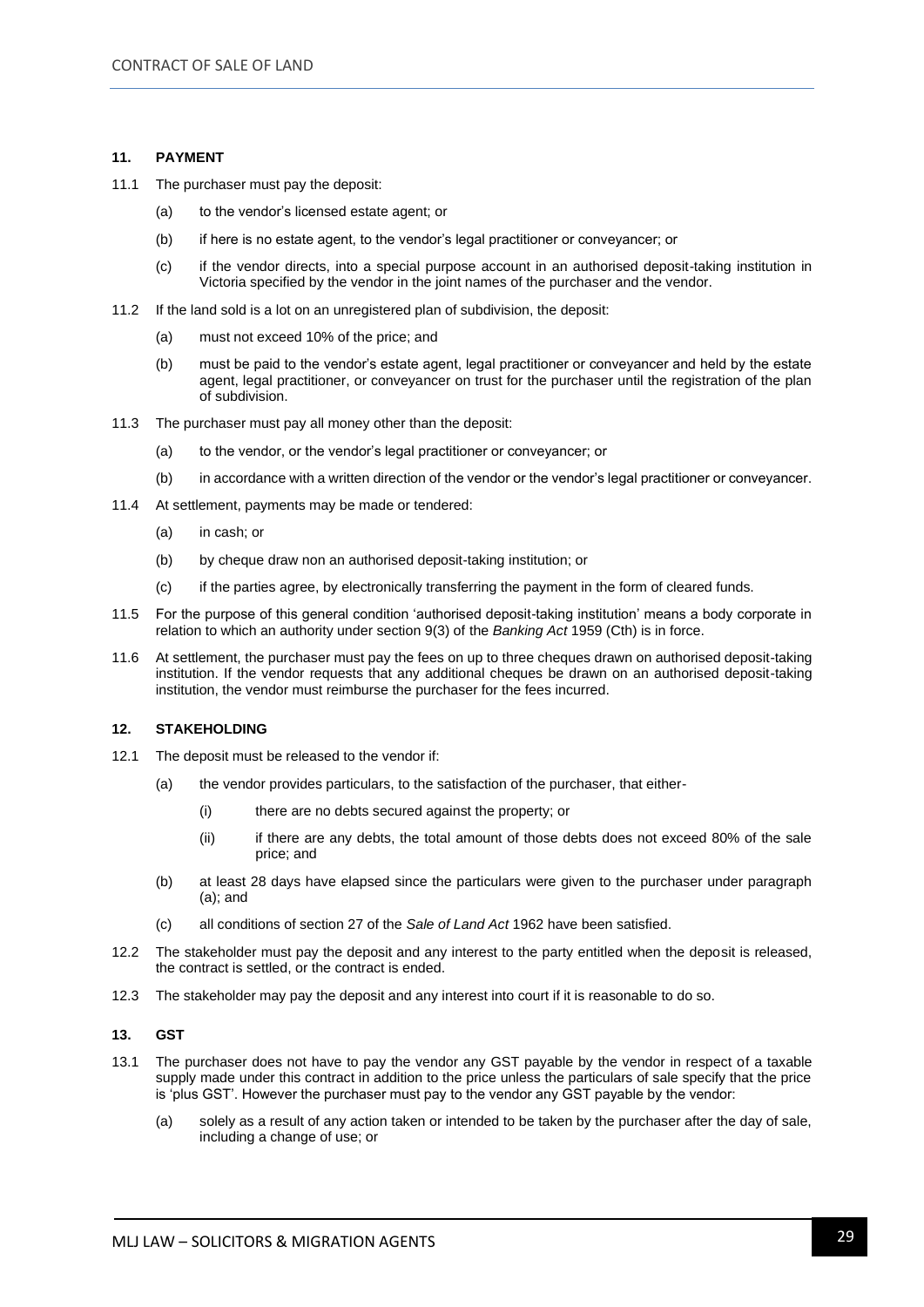- (b) if the particulars of sale specify that the supply made under this contract is of land on which a 'farming business' is carried on and the supply (or part of it) does not satisfy the requirements of section 38- 480 of the GST Act; or
- (c) if the particulars of sale specify that the supply made under this contract is of a going concern and the supply (or a part of it) does not satisfy the requirements of section 38-325 of the GST Act.
- 13.2 The purchaser must pay to the vendor any GST payable by the vendor in respect of a taxable supply made under this contract in addition to the price if the particulars of sale specify that the price is 'plus GST'.
- 13.3 If the purchaser is liable to pay GST, the purchaser is not required to make payment until provided with a tax invoice, unless the margin scheme applies.
- 13.4 If the particulars of sale specify that the supply made under this contract is of land on which a 'farming business' is carried on:
	- (a) the vendor warrants that the property is land on which a farming business has been carried on for the period of 5 years preceding the date of supply; and
	- (b) the purchaser warrants that the purchaser intends that a farming business will be carried on after settlement on the property.
- 13.5 If the particulars of sale specify that the supply made under this contract is a 'going concern':
	- (a) the parties agree that this contract is for the supply of a going concern; and
	- (b) the purchaser warrants that the purchaser is, or prior to settlement will be registered for GST; and
	- (c) the vendor warrants that the vendor will carry on the going concern until the date of supply.
- 13.6 If the particulars of sale specify that the supply made under this contract is a 'margin scheme' supply, the parties agree that the margin scheme applies to this contract.
- 13.7 This general condition will not merge on either settlement or registration.
- 13.8 In this general condition:
	- (a) 'GST Act' means A New tax System (*Goods and Services Tax*) Act 1999 (Cth); and
	- (b) 'GST' includes penalties and interest.

#### **14. LOAN**

- 14.1 If the particulars of sale specify that this contract is subject to a loan being approved, this contract is subject to the lender approving the loan on the security of the property by the approval date or any later dater allowed by the vendor.
- 14.2 The purchaser may end the contract if the loan is not approved by the approval date, but only if the purchaser:
	- (a) immediately applied for the loan; and
	- (b) did everything reasonably required to obtain approval of the loan; and
	- (c) serves written notice ending the contract on the vendor within 2 clear business days after the approval date or any later date allowed by the vendor; and
	- (d) is not in default under any other condition of this contract when the notice is given.
- 14.3 All money must be immediately refunded to the purchaser if the contract is ended.

#### **15. ADJUSTMENTS**

- 15.1 All periodic outgoings payable by the vendor, and any rent and other income received in respect of the property must be apportioned between the parties on the settlement date and any adjustments paid and received as appropriate.
- 15.2 The periodic outgoings and rent and other income must be apportioned on the following basis:
	- (b) the vendor is liable for the periodic outgoings and entitled to the rent and other income up to and including the day of settlement; and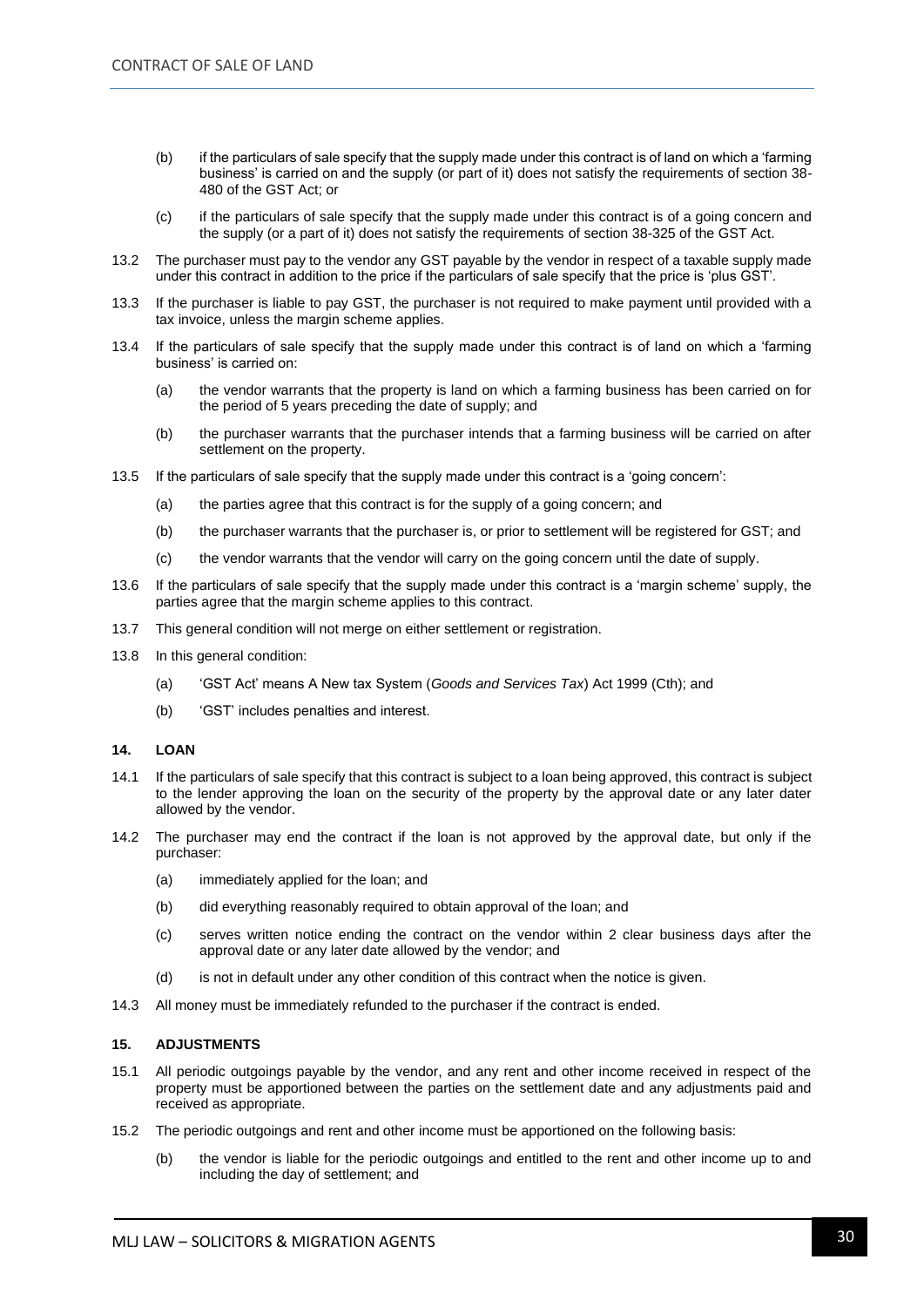- (c) the land is treated as the only land of which the vendor is owner (as defined in the *Land Tax* 2005); and
- (d) the vendor is taken to own the land as a resident Australian beneficial owner; and
- (e) any personal statutory benefit available to each party is disregarded in calculating apportionment.

#### **TRANSACTIONAL**

#### **16. TIME**

- 16.1 Time is of the essence of this contract.
- 16.2 Time is extended until the next business day if the time for performing any action falls on a Saturday, Sunday or bank holiday.

#### **17. SERVICE**

- 17.1 Any document sent by–
	- (a) post is taken to have been served on the next business day after posting, unless proved otherwise;
	- (b) email is taken to have been served at the time of receipt within the meaning of section 13A of the *Electronic Transactions (Victoria) Act* 2020.
- 17.2 Any demand, notice, or document required to be served by or on any party may be served by or on the legal practitioner or conveyancer for that party. It is sufficiently served if served on the party or on the legal practitioner or conveyancer:
	- (a) personally; or
	- (b) by pre-paid post; or
	- (c) in any manner authorised by law of the Supreme Court for service of documents, including any manner authorised for service on or by a legal practitioner or
	- (d) by email.
- 17.3 This general condition applies to the service of any demand, notice or document by or on any party, whether the expression 'give' or 'serve' or any other expression is used.

#### **18. NOMINEE**

The purchaser may nominate a substitute or additional transferee, but the named purchaser remains personally liable for the due performance of all the purchaser's obligations under this contract.

#### **19. LIABILITY OF SIGNATORY**

Any signatory for a proprietary limited company purchaser is personally liable for the due performance of the purchaser's obligations as if the signatory were the purchaser in the case of a default by a proprietary limited company purchaser.

#### **20. GUARANTEE**

The vendor may require one or more directors of the purchaser to guarantee the purchaser's performance of this contract if the purchaser is a proprietary limited company.

#### **21. NOTICES**

The purchaser is responsible for any notice, order, demand or levy imposing liability on the property that is issued or made on or after the day of sale that does not relate to periodic outgoings. The purchaser may enter the property to comply with that responsibility where action is required before settlement.

#### **22. INSPECTION**

The purchaser and/or another person authorised by the purchaser may inspect the property at any reasonable time during the 7 days preceding and including the settlement day.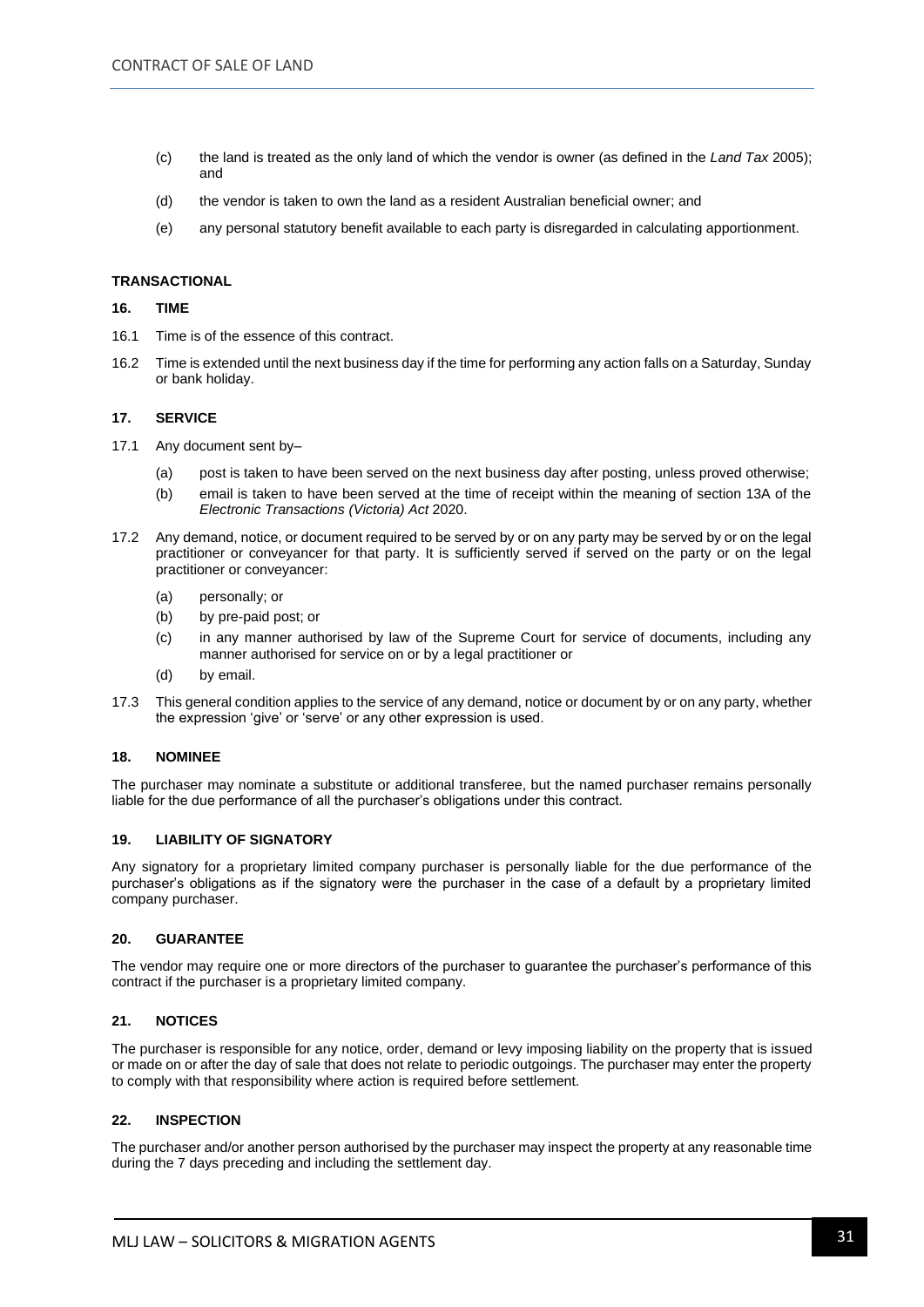#### **23. TERMS CONTRACT**

- 23.1 If this is a 'terms contract' as defined in the *Sale of Land Act* 1962:
	- (a) any mortgage affecting the land sold must be discharged as to that land before the purchaser becomes entitled to possession or the receipt of rents and profits unless the vendor satisfied section 29M of the *Sale of Land Act* 1962; and
	- (b) the deposit and all other money payable under the contract (other than money payable in excess of the amount required to so discharge the mortgage) must be paid to a legal practitioner or conveyancer or a licenced estate agent to be applied in or towards discharging the mortgage.
- 23.2 While any money remains owing each of the following applies:
	- (i) the purchaser must maintain full damage and destruction insurance of the property and public risk insurance noting all parties having an insurable interest with an insurer approved in writing by the vendor;
	- (ii) the purchaser must deliver copies of the signed insurance application forms, the policies and the insurance receipts to the vendor not less than 10 days, before taking possession of the property or becoming entitled to receipt of the rents and profits;
	- (iii) the purchaser must deliver copies of any amendments to the policies and the insurance receipts on each amendment or renewal as evidence of the status of the policies from time to time;
	- (iv) the vendor may pay any renewal premiums or take out the insurance if the purchaser fails to meet these obligations;
	- (v) insurance costs paid by the vendor under paragraph (d) must be refunded by the purchaser on demand without affecting the vendor's other rights under this contract;
	- (vi) the purchaser must maintain and operate the property in good repair (fair wear and tear excepted) and keep the property safe, lawful, structurally sound, weatherproof and free from contaminations and dangerous substances;
	- (vii) the property must not be altered in any way without the written consent of the vendor which must not be unreasonably refused or delayed;
	- (viii) the purchaser must observe all obligations that affect owners or occupiers of land;
	- (ix) the vendor and/or other person authorised by the vendor may enter the property at any reasonable time to inspect it on giving 7 days written notice, but not more than twice in a year.

#### **24. LOSS OR DAMAGE BEFORE SETTLEMENT**

- 24.1 The vendor carries the risk of loss or damage to the property until settlement.
- 24.2 The vendor must deliver the property to the purchaser at settlement in the same condition it was in on the day of sale, except for fair wear and tear.
- 24.3 The purchaser must not delay settlement because one or more of the goods is not in the condition required by general condition 24.2, but may claim compensation from the vendor after settlement.
- 24.4 The purchaser may nominate an amount not exceeding \$5,000 to be held by a stakeholder to be appointed by the parties if the property is not in the condition required by general condition 24.2 at settlement.
- 24.5 The nominated amount may be deducted from the amount due to the vendor at settlement and paid to the stakeholder, but only if the purchaser also pays an amount equal to the nominated amount to the stakeholder.
- 24.6 The stakeholder must pay the amounts referred to in general condition 24.5 in accordance with the determination of the dispute, including any order for payment of the costs of the resolution of the dispute.

#### **25. BREACH**

A party who breaches this contract may pay to the other party on demand:

- (a) compensation for any reasonably foreseeable loss to the other party resulting from the breach; and
- (b) any interest due under this contract as a result of the breach.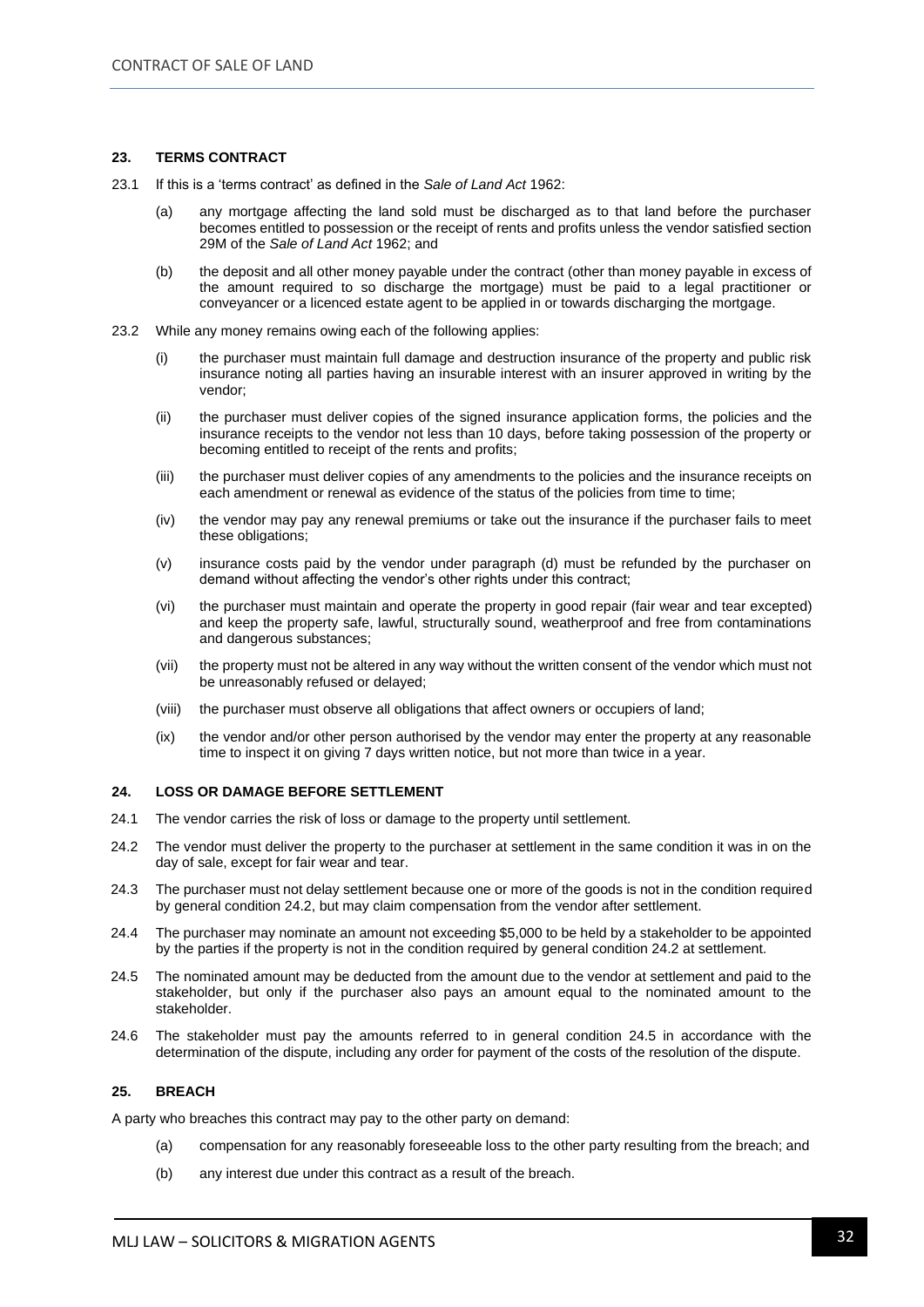#### **DEFAULT**

#### **26. INTEREST**

Interest at a rate of 2% per annum plus the rate for the time being fixed by section 2 of the *Penalty Interest Rates Act* 1983 is payable on any money owing under the contract during the period of default, without affecting any other rights of the offended party.

#### **27. DEFAULT NOTICE**

- 27.1 A party is not entitled to exercise any rights arising from the other party's default, other than the right to receive interest and the right to sue for money owing, until the other party is given and fails to comply with a written default notice.
- 27.2 The default notice must:
	- (a) specify the particulars of the default; and
	- (b) state that it is the offended party's intention to exercise the rights arising from the default unless, within 14 days of the notice being given –
		- (i) the default is remedied; and
		- (ii) the reasonable costs incurred as a result of the default and any interest payable are paid.

#### **28. DEFAULT NOT REMENDED**

- 28.1 All unpaid money under the contract becomes immediately payable to the vendor if the default has been made by the purchaser and is not remedied and the costs and interest are not paid.
- 28.2 The contract immediately ends if:
	- (a) the default notice also states that unless the default is remedied and the reasonable costs and interest are paid, the contract will be ended in accordance with this general condition; and
	- (b) the default is not remedied and the reasonable costs and interest are not paid by the end of the period of the default notice.
- 28.3 If the contract ends by a default notice given by the purchaser:
	- (a) the purchaser must be repaid any money paid under the contract and be paid any interest and reasonable costs payable under the contract; and
	- (b) all those amounts are a charge on the land until payment; and
	- (c) the purchaser may also recover any loss otherwise recoverable.
- 28.4 If the contract ends by a default notice given by the vendor:
	- (a) the deposit up to 10% of the price is forfeited to the vendor as the vendor's absolute property, whether the deposit has been paid or not; and
	- (b) the vendor is entitled to possession of the property; and
	- (c) in addition to any other remedy; the vendor may within one year of the contract ending either:
		- (i) retain the property and sue for damages for breach of contract; or
		- (ii) resell the property in any manner and recover any deficiency in the price on the resale and any resulting expenses by way of liquidated damages; and
	- (d) the vendor may retain any part of the price paid until the vendor's damages have been determined and may apply that money towards those damages; and
	- (e) any determination of the vendor's damages must take into account the amount forfeited to the vendor.
- 28.5 The ending of the contract does not affect the rights of the offended party as a consequence of the default.

\* \* \* \* \*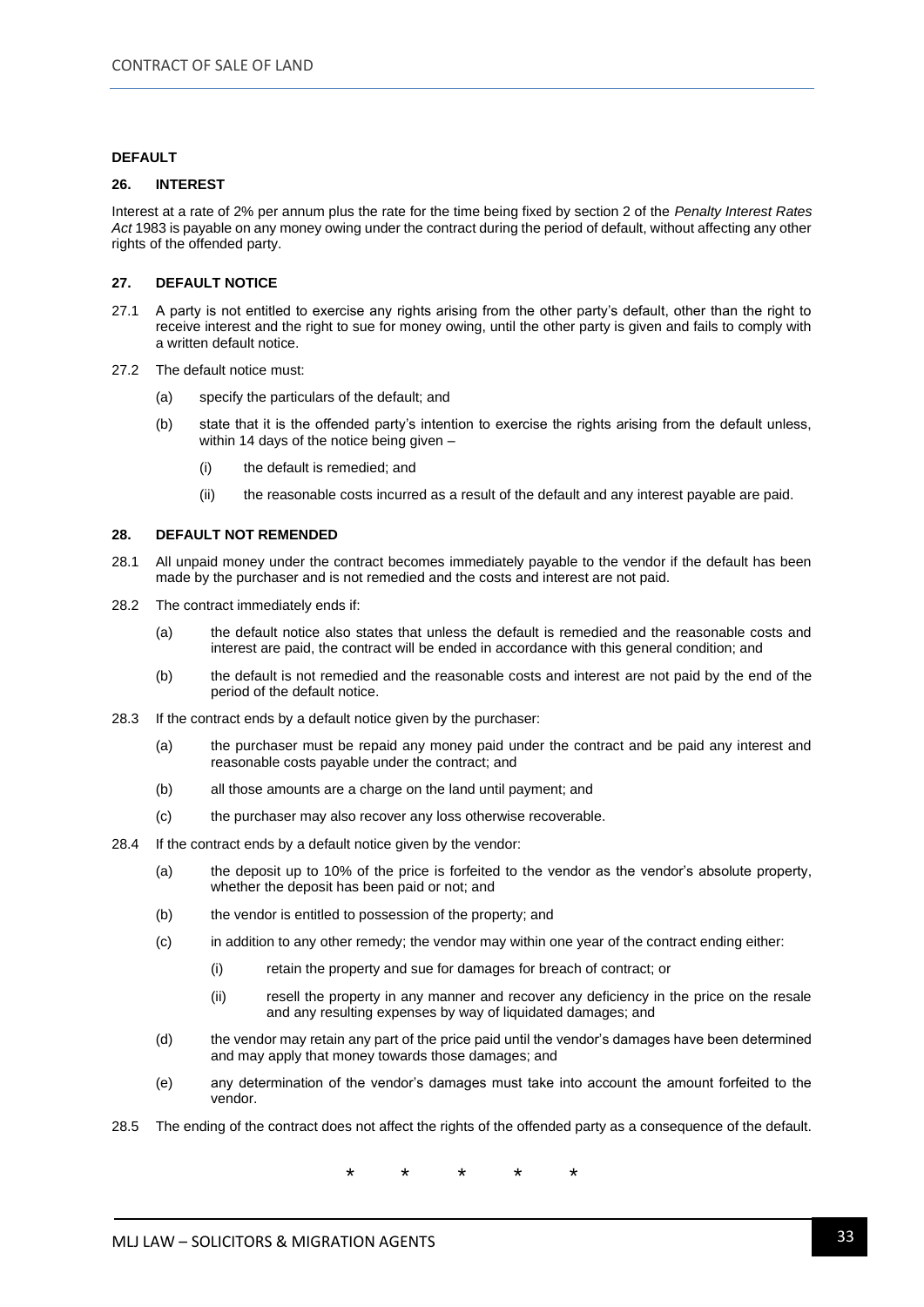### Deed of Guarantee & Indemnity

Date:

#### Parties:

| Name:    |  |
|----------|--|
| Address: |  |
| Name:    |  |
| Address: |  |

(Guarantor)

#### Recitals:

A. The Guarantor has agreed to give the guarantee and to grant the undertakings contained in this Deed in favour of Estate of BR 190 KENILWORTH PTY LTD (Vendor) in relation to the obligations of (Purchaser)

under the Contract of Sale (Contract) for the sale of the property as described in the Contract.

B. The Guarantor agrees that the Guarantor has received consideration for entering into this Deed including, among other things, the mutual promises contained in this Deed.

#### Operative Provisions:

- 1. The Guarantor guarantees to the Vendor prompt performance of all the obligations of the Purchaser contained or implied in the Contract.
- 2. If the obligation of the Purchaser is to pay money, the Vendor may if the Purchaser has not paid the money when due immediately recover the money from the Guarantor as a liquidated debt without first commencing proceedings or enforcing any other right against the Purchaser or any other person.
- 3. Indemnity
	- (a) The Guarantor indemnifies the Vendor against any cost (including legal fees and disbursements on a full indemnity basis and any Counsel or consultant's fees and expenses at the rate charged to the Vendor), liability, loss, fine, penalty, suit, claim or damage that the Vendor may suffer because of:
		- (i) a failure by the Purchaser to pay any money to the Vendor under this Contract; or
		- (ii) the Vendor having no legal right to recover any money from the Purchaser under this Contract; or
		- (iii) any money payable by the Purchaser to the Vendor under the Contract not otherwise being payable.
	- (b) The indemnity in this clause:
		- (i) is in addition to and separate from the guarantee in the preceding Special Condition; and
		- (ii) is a principal obligation and is independent of the Purchaser's obligations to the Vendor.
	- (c) The Guarantor must pay the Vendor the amount owing under the indemnity in this clause on demand by the Vendor.
- 4. This Deed is a continuing security, and is not discharged or prejudicially affected by any settlement of accounts, but remains in full force until a final release is given by the Vendor.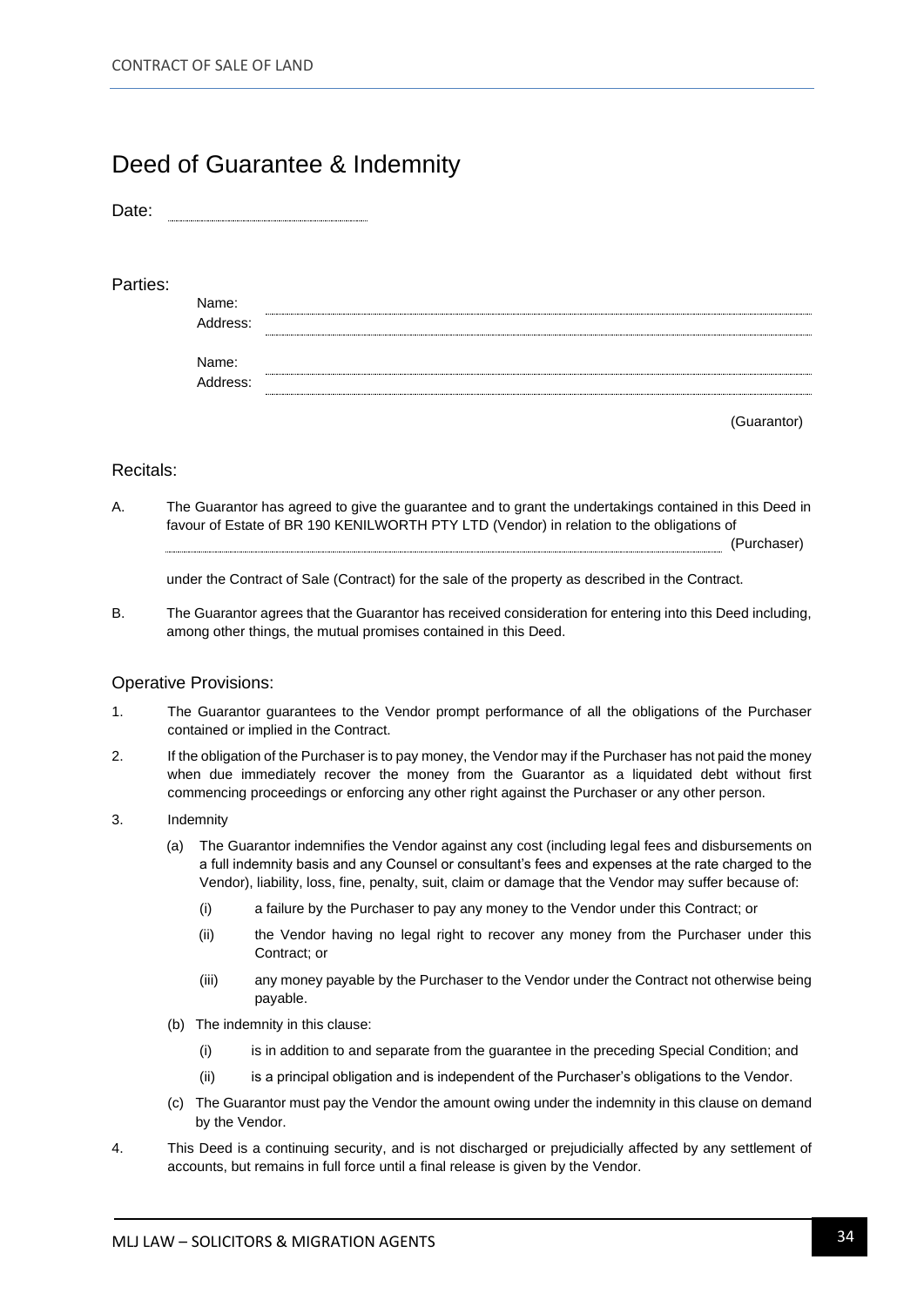- 5. The Guarantor's liability under this Deed is not affected by:
	- (a) the granting of time, forbearance or other concession by the Vendor to the Purchaser or any Guarantor;
	- (b) any delay or failure by the Vendor to take action against the Purchaser or any Guarantor;
	- (c) an absolute or partial release of the Purchaser or any Guarantor or a compromise with the Purchaser or any Guarantor;
	- (d) a variation, novation, renewal or assignment of this Contract by the Vendor, whether or not this increases the liability of the Purchaser;
	- (e) the termination of this Contract;
	- (f) the fact that this Contract is wholly or partially void, voidable or unenforceable;
	- (g) the non-execution of this Contract by the Vendor or one or more of the persons named as Guarantor or the unenforceability of the guarantee or indemnity against one or more of the Guarantors;
	- (h) the exercise or purported exercise by the Vendor of its rights under this Contract;
	- (i) a problem that means:
		- (i) the Vendor has no legal right to recover any money from the Purchaser;
		- (ii) the Purchaser does not owe any money that otherwise would be payable under this Contract;
		- (iii) the Vendor knew of the problem, or should have known; or
		- (iv) the Purchaser could never have been required to pay the Vendor the amount or amounts payable pursuant to this Contract.
	- (j) the nomination by the Purchaser of a nominee or substitute purchaser under this Contract.
- 6. The Guarantor's liability is not discharged by a payment to the Vendor, which is later avoided by law. If that happens, the Vendor, the Purchaser and the Guarantor will be restored to their respective rights and obligations as if the payment had not been made.
- 7. If a liquidator or trustee in bankruptcy disclaims this Contract, the Guarantor indemnifies the Vendor against all resulting loss.
- 8. Until the Vendor has received all money payable to it by the Purchaser:
	- (a) the Guarantor must not prove or claim in any liquidation, bankruptcy, composition, arrangement or assignment for the benefit or creditors of the Purchaser; and
	- (b) the Guarantor must hold any claim it has and any dividend it receives on trust for the Vendor.
- 9. Until the Guarantor's liability under this Deed is discharged the Guarantor may not, without the consent of the Vendor:
	- (a) claim the benefit or seek the transfer (in whole or in part) of any other guarantee, indemnity or security held or taken by the Vendor;
	- (b) make a claim or enforce a right against the Purchaser or any other guarantor or against the estate or any of the property of any of them (except for the benefit of the Vendor)l or
	- (c) raise a set-off or counterclaim available to it or the Purchaser against the Vendor in reduction of its liability under this Deed.
- 10. Costs and expenses
	- (a) Reimbursement on demand

The Guarantor agrees to pay or reimburse the Vendor on demand for:

(i) its costs, charges, and expenses of making, enforcing and doing anything in connection with this Deed, including all costs actually payable by the Vendor to its legal representatives (whether under a costs agreement or otherwise); and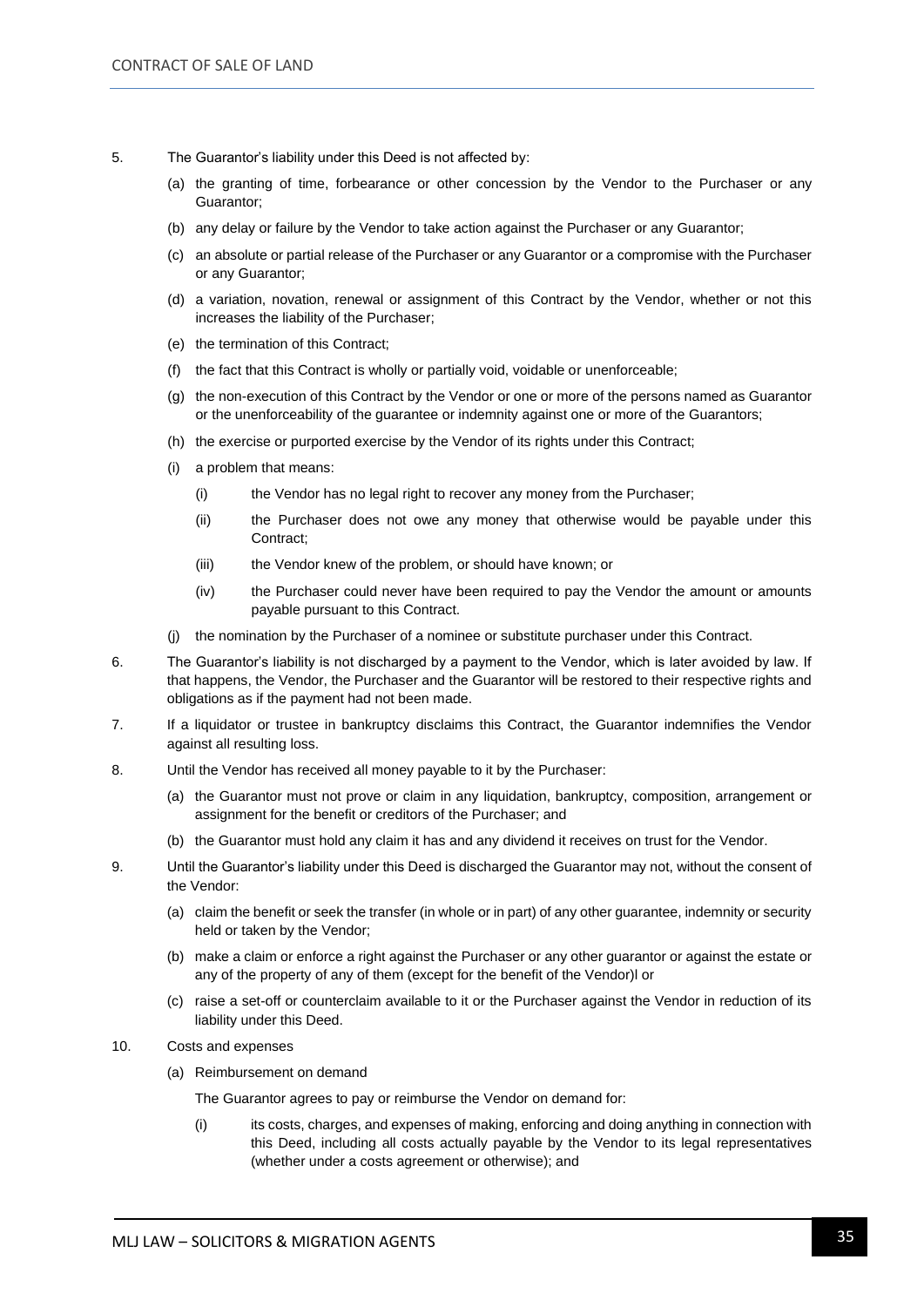- (ii) all taxes (except income tax) which are payable in connection with this Contract or any payment, receipt or other transaction contemplated by it.
- (b) Application of money

Money paid to the Vendor by the Guarantor must be applied first against payment of costs, charges and expenses under this special condition and then against other obligations under this Contract.

11. If the Vendor assigns its rights under this Contract, the benefit of the guarantee extends to the assignee and continues concurrently for the benefit of the Vendor regardless of the assignment unless the Vendor releases the Guarantor in writing.

| SIGNED SEALED AND DELIVERED by the said | X                      |
|-----------------------------------------|------------------------|
| Print name of guarantor                 | Signature of guarantor |
| in the presence of:                     |                        |
| X                                       |                        |
| Signature of witness                    |                        |
| Print name of witness                   |                        |
| SIGNED SEALED AND DELIVERED by the said | X                      |
| Print name of guarantor                 | Signature of guarantor |
| in the presence of:                     |                        |
| X                                       |                        |
| Signature of witness                    |                        |
| Print name of witness                   |                        |
| *<br>*<br>$\ast$                        | *<br>*                 |